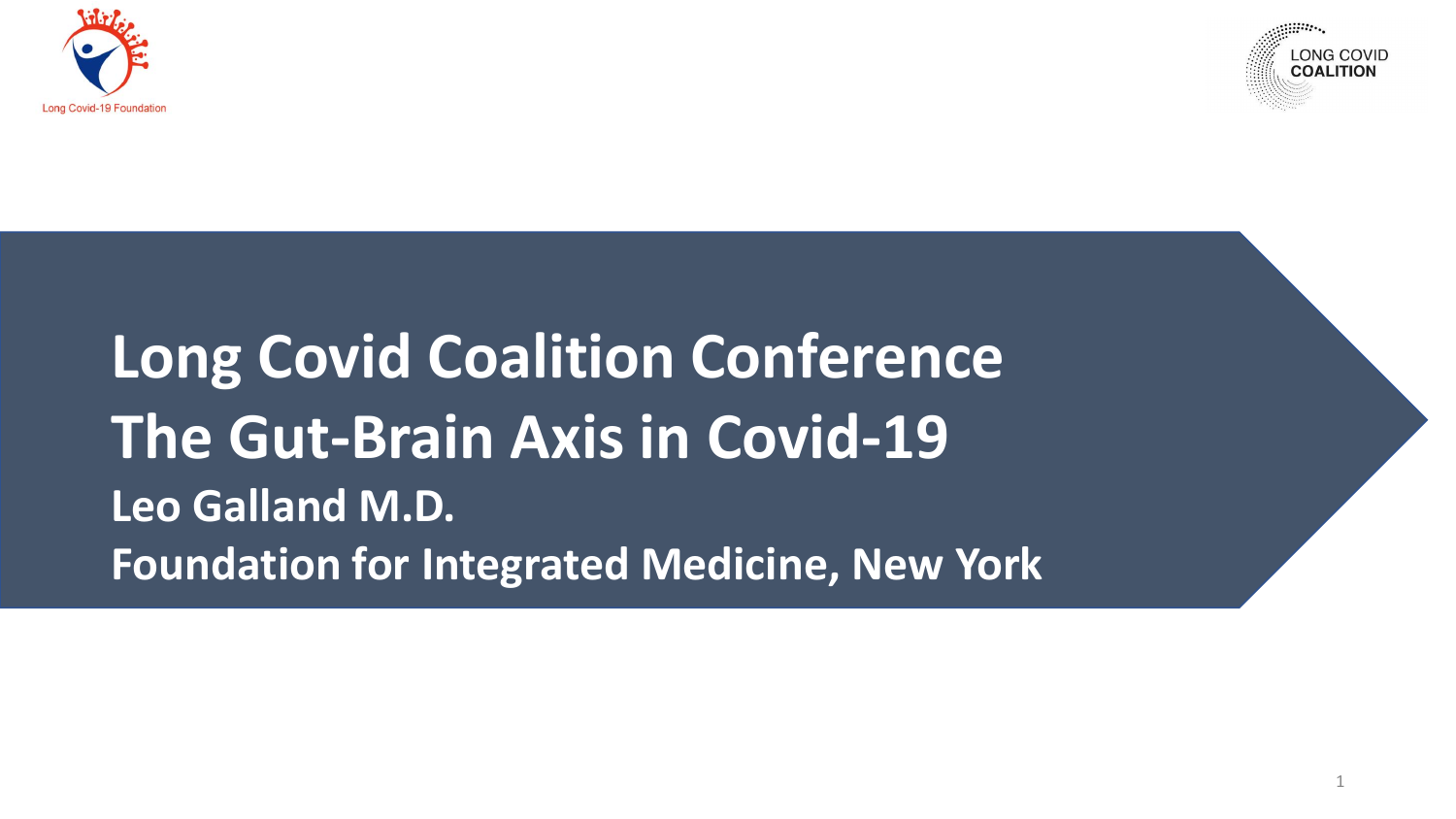



#### **The Gut-Brain Axis in Covid-19**

**Topics presented:**

- **1-An overview of the gut microbiome and its systemic effects**
- **2-How the gut microbiome impacts brain function and repair**
- **3- Covid-19 alters the gut microbiome**
- **4-The gut microbiome impacts the course of Covid-19 and the risk of Long Covid**
- **5-The gut as a reservoir for persistent SARS-CoV-2 infection**
- **6-Therapeutic modulation of the gut microbiome to prevent and reverse Long Covid**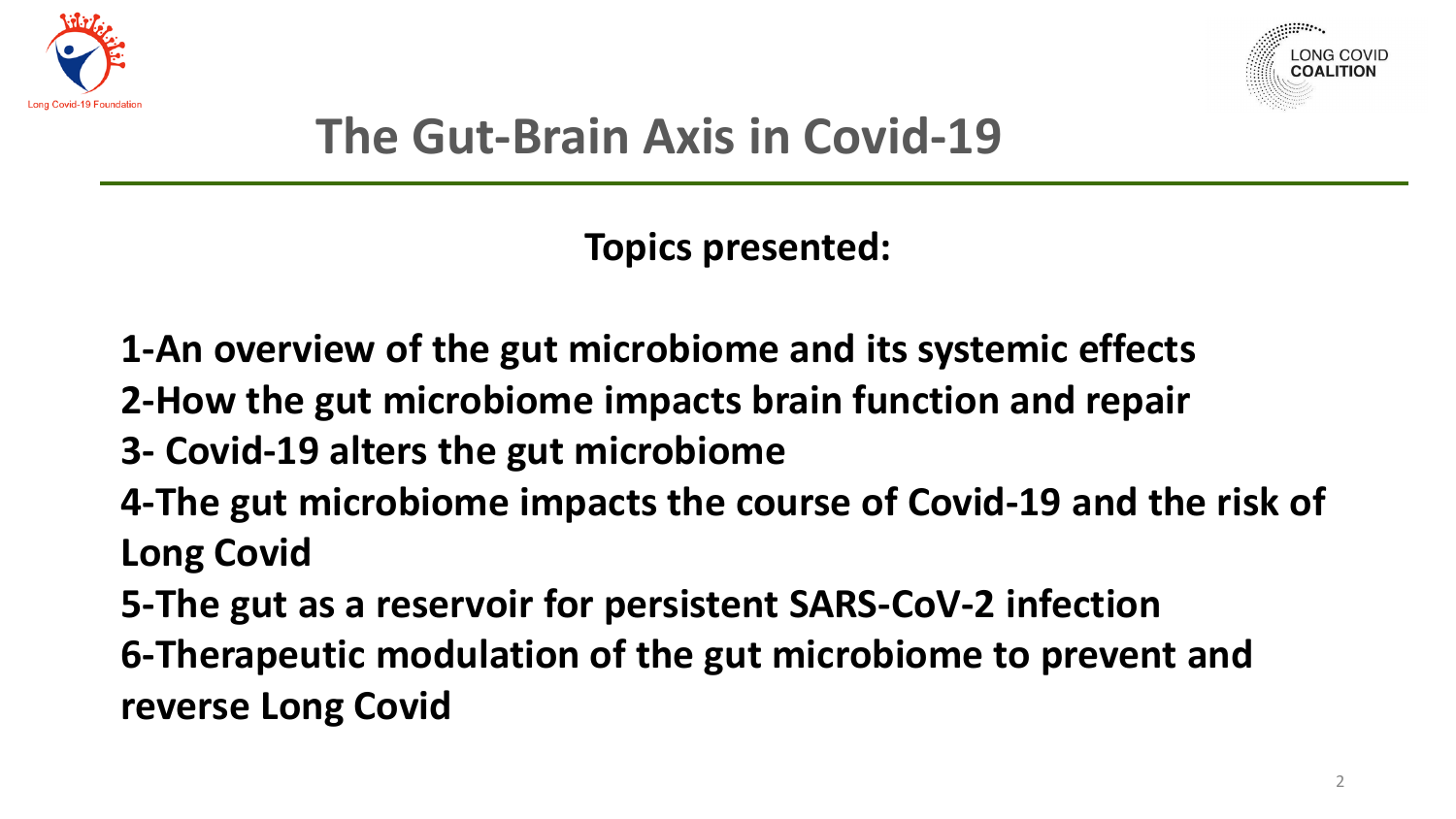# *Homo sapiens*

Despite human diversity and complexity, our species has only about 25,000 functioning genes

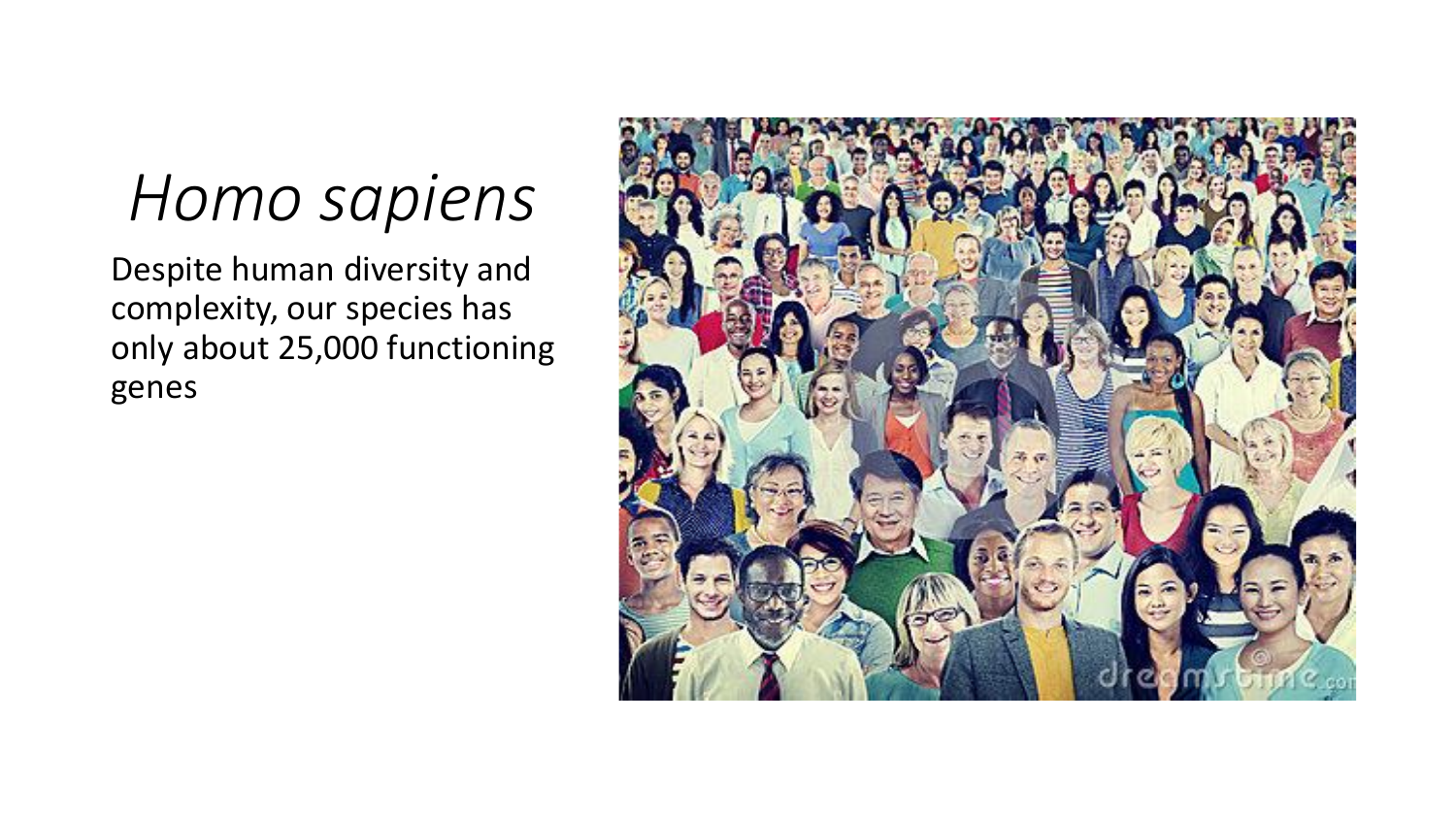# Rice

Which appears to have far less complexity and diversity, is the fruit of this plant…

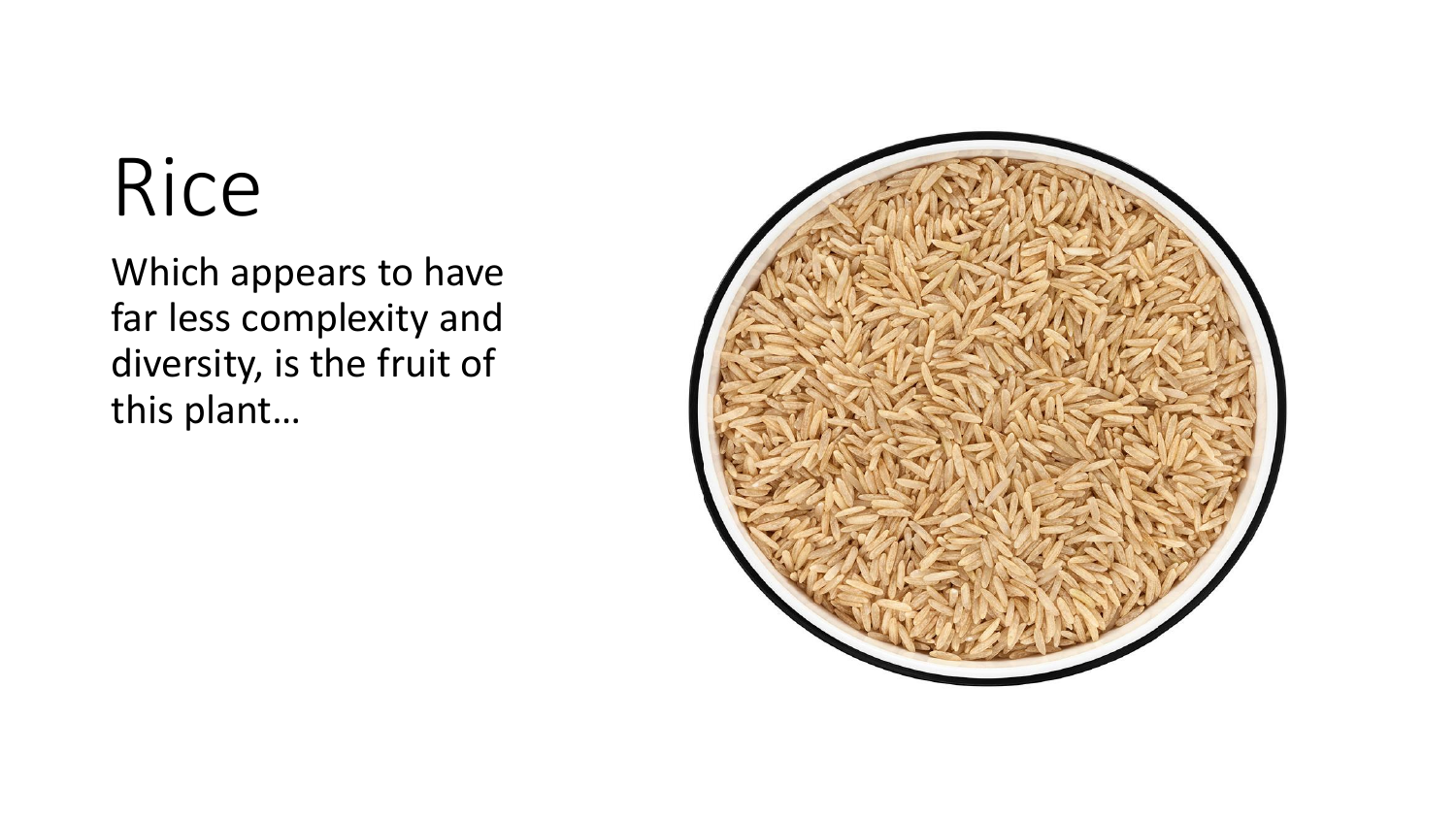# *Oryza sativa*

*which has 46,000 genes that have evolved over*

*15 million years*

*How do humans manage to do so much with so little?*

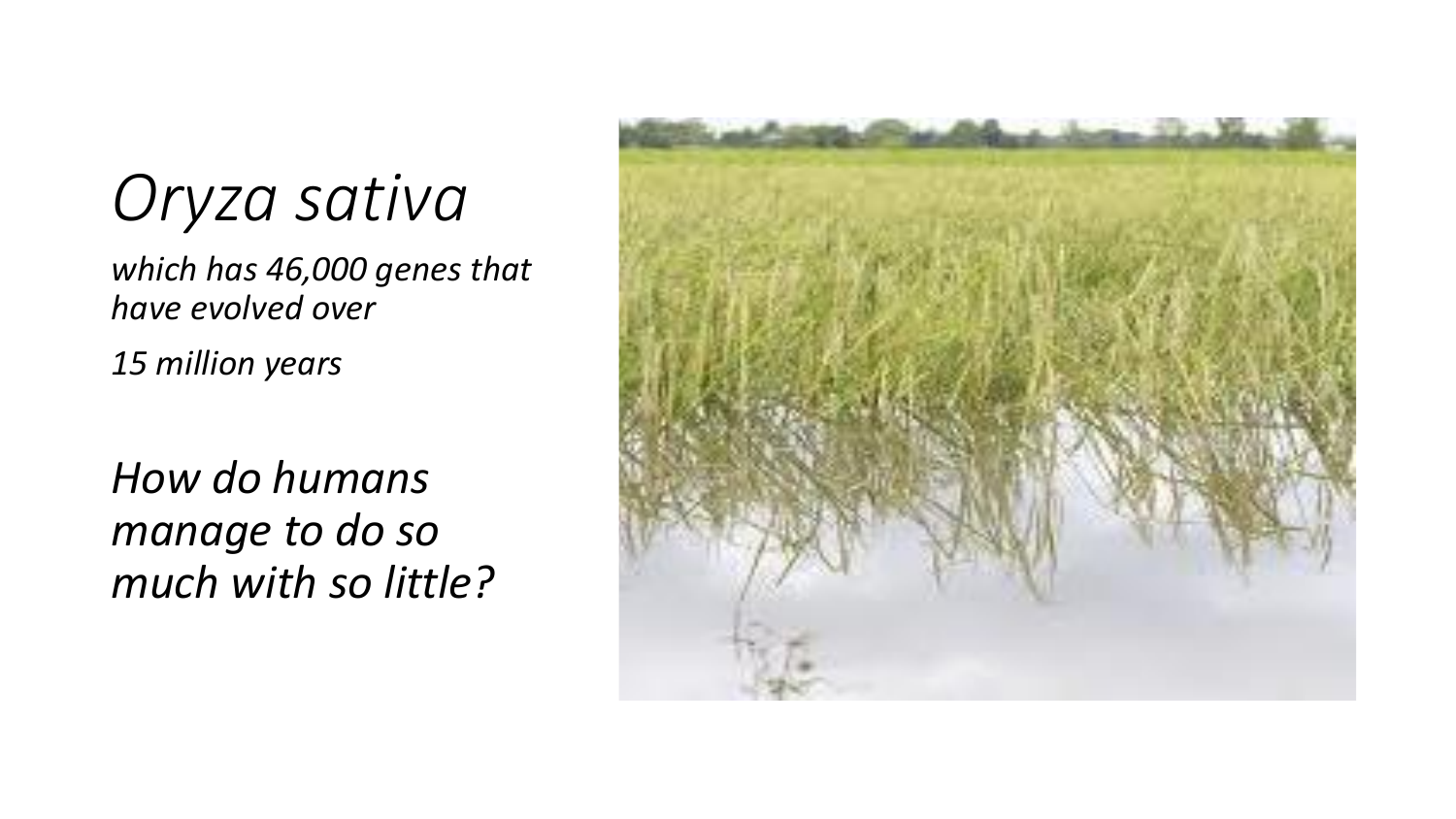# The human microbiome

supplies about 4 million genes…

Genes are the template for creating proteins.

Two major types of protein:

-Structural

-Enzymes (catalysts of biochemical reactions)

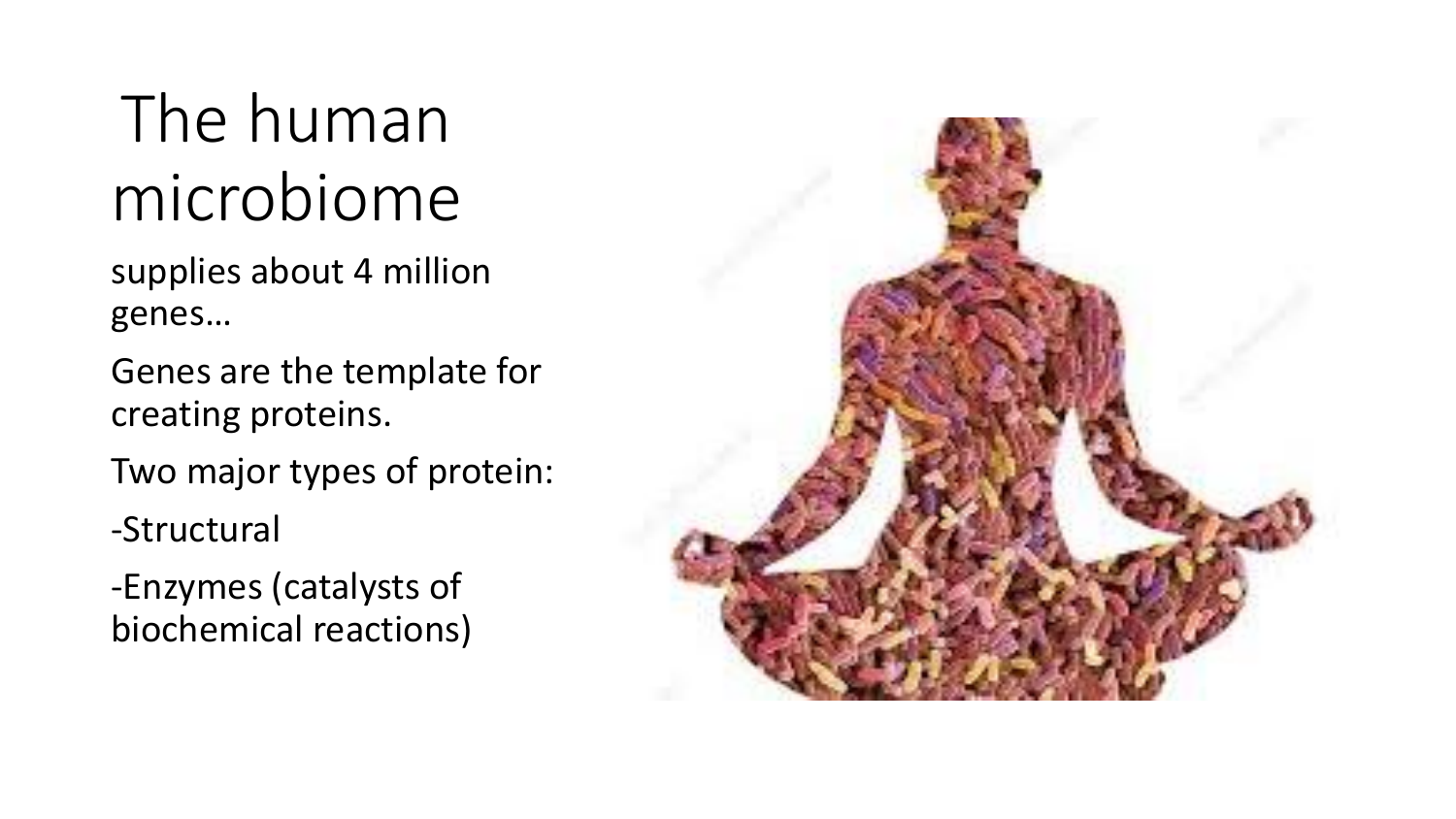The gut microbiome is your body's largest and most diverse ecosystem

About 100 trillion microbes, 95% of the total

More microbial cells than all your human cells

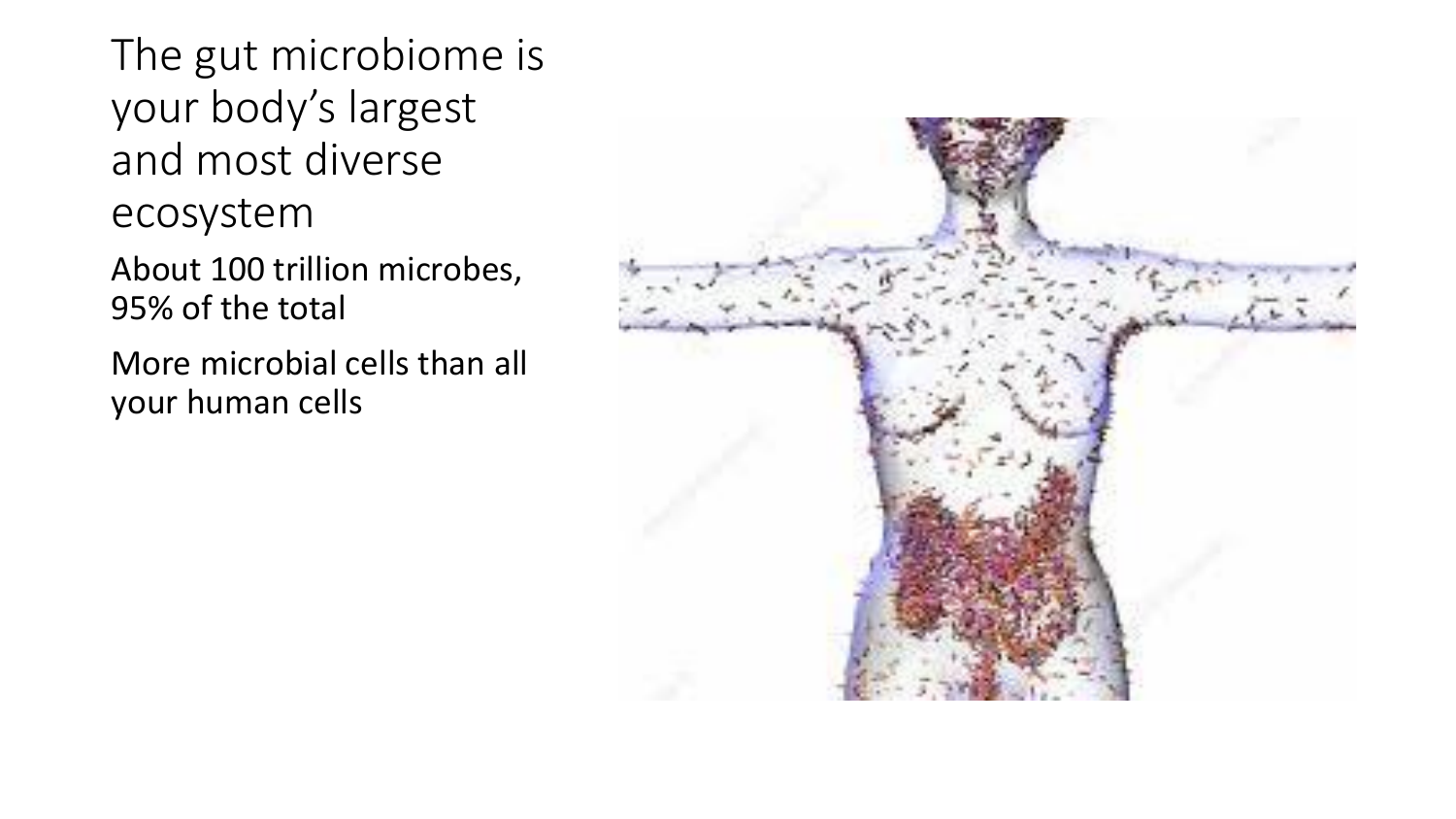Understand the Microbiome By Answering Two Basic Questions

•Who's there?

•What do they do?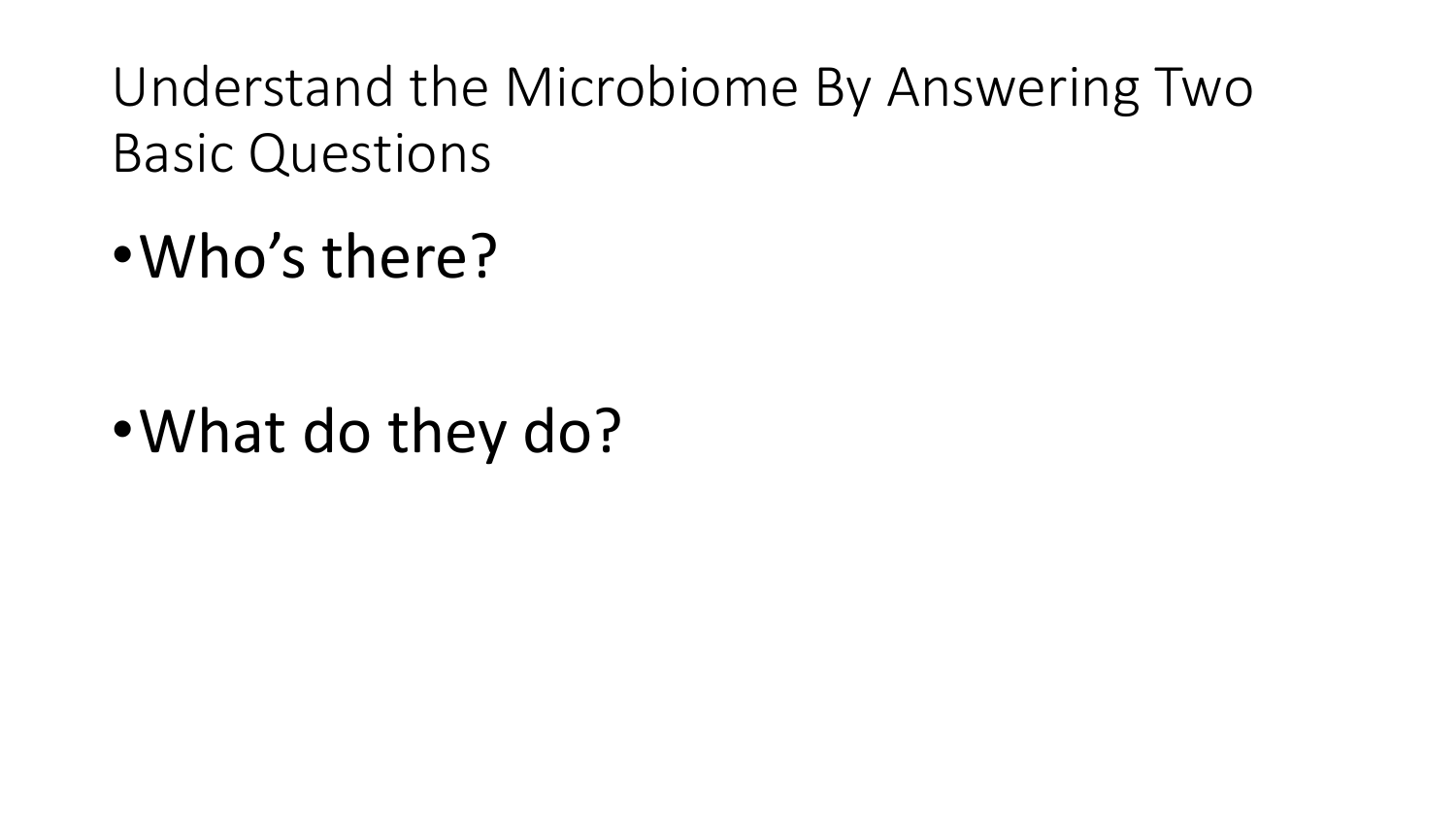# What do gut microbes do?

- Alter, create, destroy, recycle
	- **Nutrients**
	- **Toxins**
	- Hormones
- Make nutrients more or less bioavailable
- Stimulate immune responses
- Modify systemic metabolism
- Alter gut motility
- Compete with pathogens
- Activate the enteric nervous system, which connects directly with the CNS
- Influence protein function in brain and muscle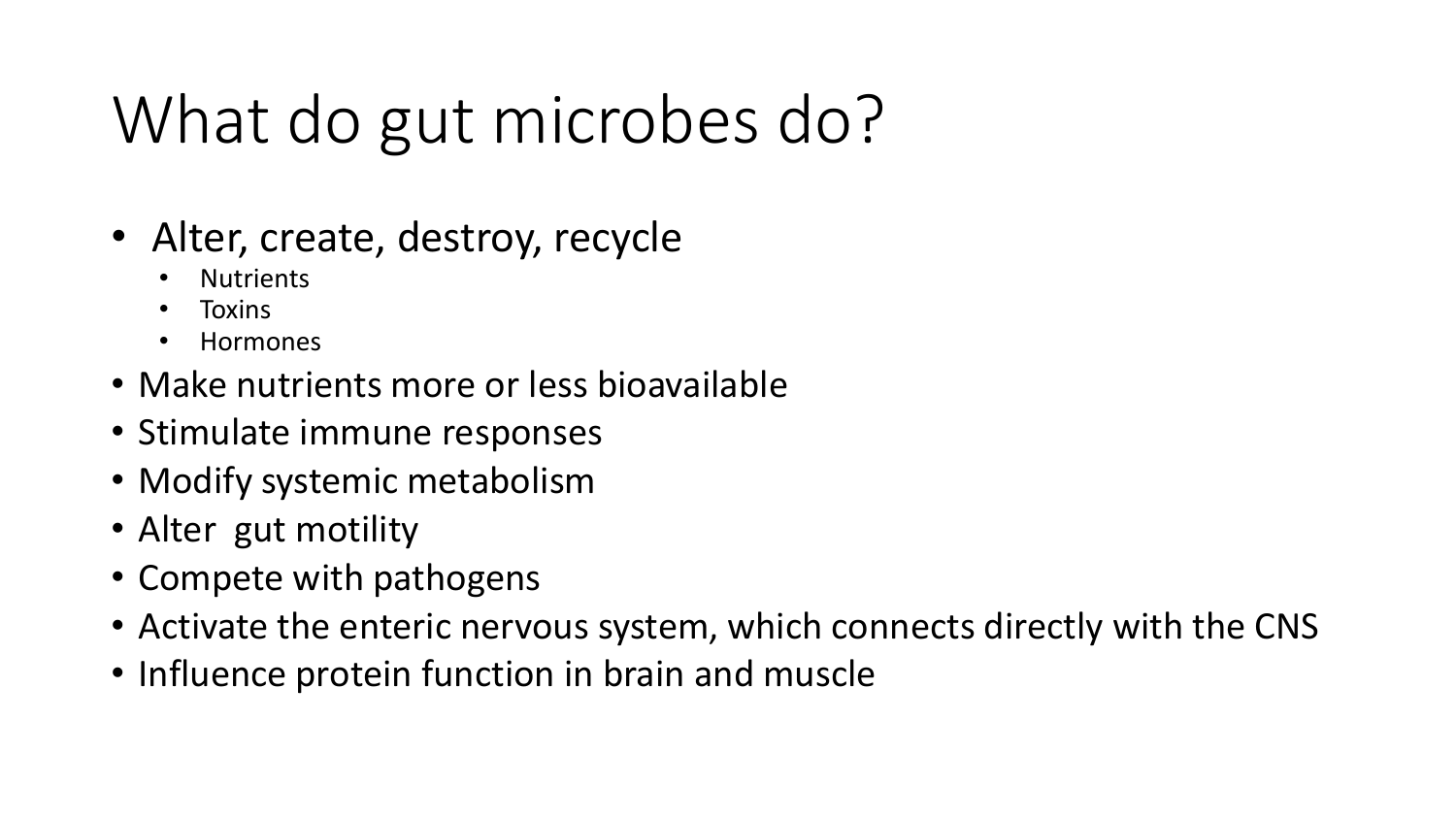They do this through their Structure and Function

- •Structural components are recognized by the innate immune system's pattern recognition receptors
- •Microbial metabolism of host secretions and ingested substances yields products that impact human cellular function.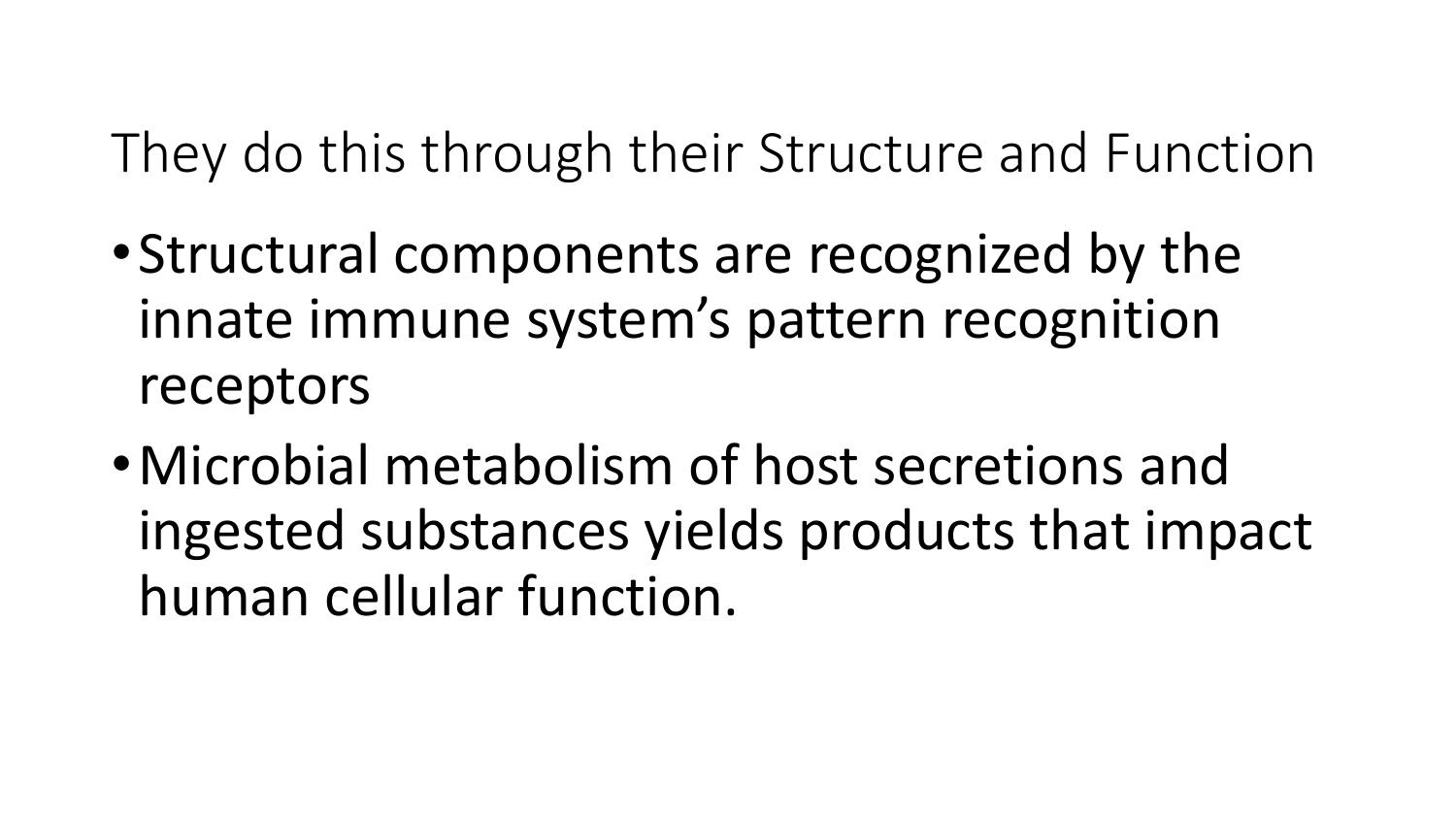# The gut microbiome shapes human physiology

- Over 90% of the chemicals circulating in your blood originate with your gut microbiome
- Some of these substances are neurotoxins
	- Ammonia
	- D-lactic acid
- Some of these substances trigger systemic inflammation, which effects the brain
	- LPS (cell wall lipopolyscacharides)
	- Peptidoglycans
- Some of these substances are anti-inflammatory and stimulate tissue repair
	- Butyrate, which stimulates synthesis of BDNF (brain derived neurotropic factor) in laboratory animals
- Some substances may be helpful or harmful, depending on concentration
	- H2S (hydrogen sulfide)
	- Propioniate

#### **[The Gut Microbiome](https://www.ncbi.nlm.nih.gov/pmc/articles/PMC4259177/) and the Brain**

Leo Galland, J Med Food 17; 12: 1–12 (2014)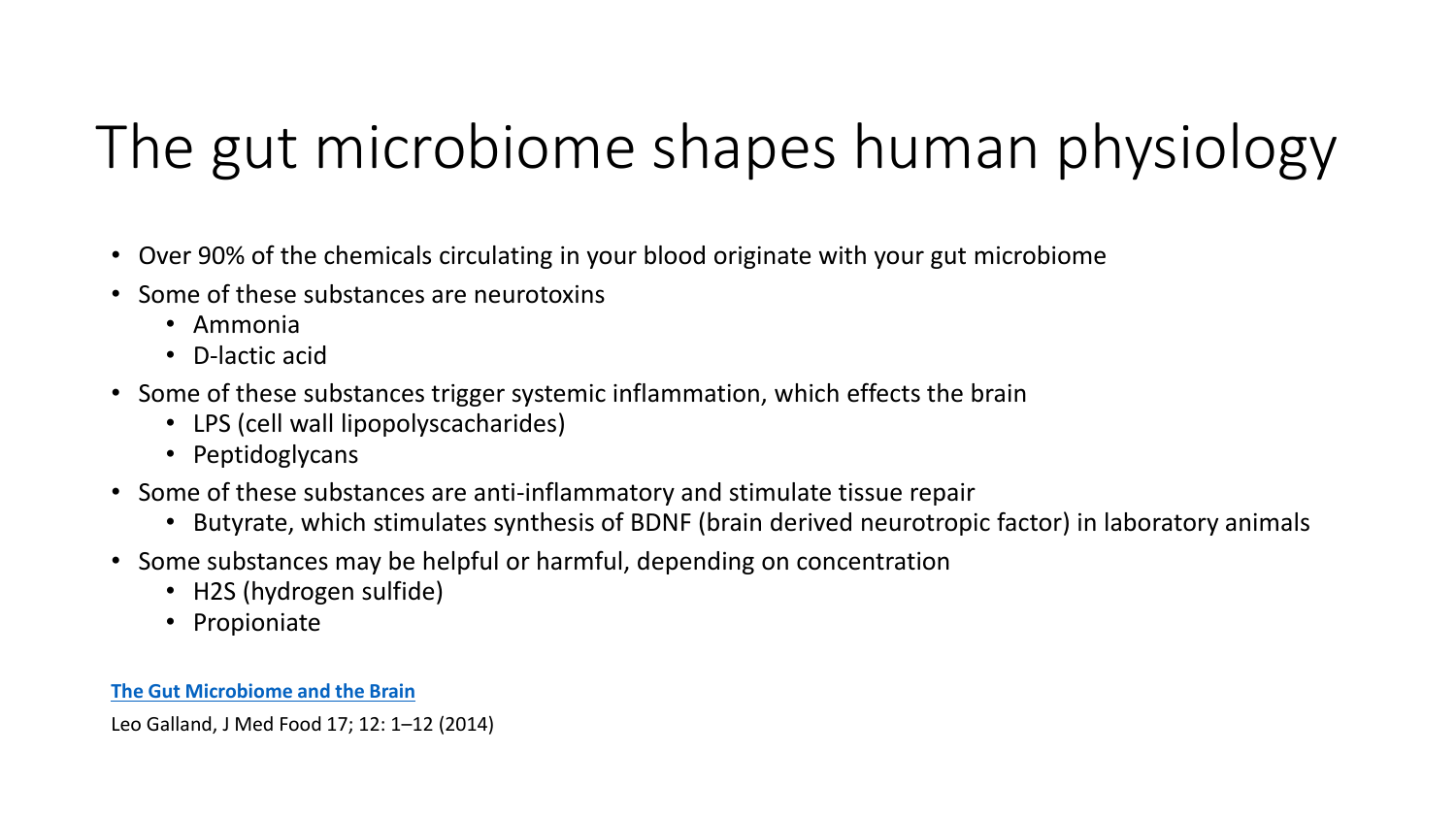# Who's There?

- Bacteria, a thousand different species/person
- Viruses, mostly phages that inhabit bacteria
- Fungi, mostly yeasts, about 15 species
- Archea, primitive producers of methane
- Protozoa (one-celled animals)
- Helminths (worms)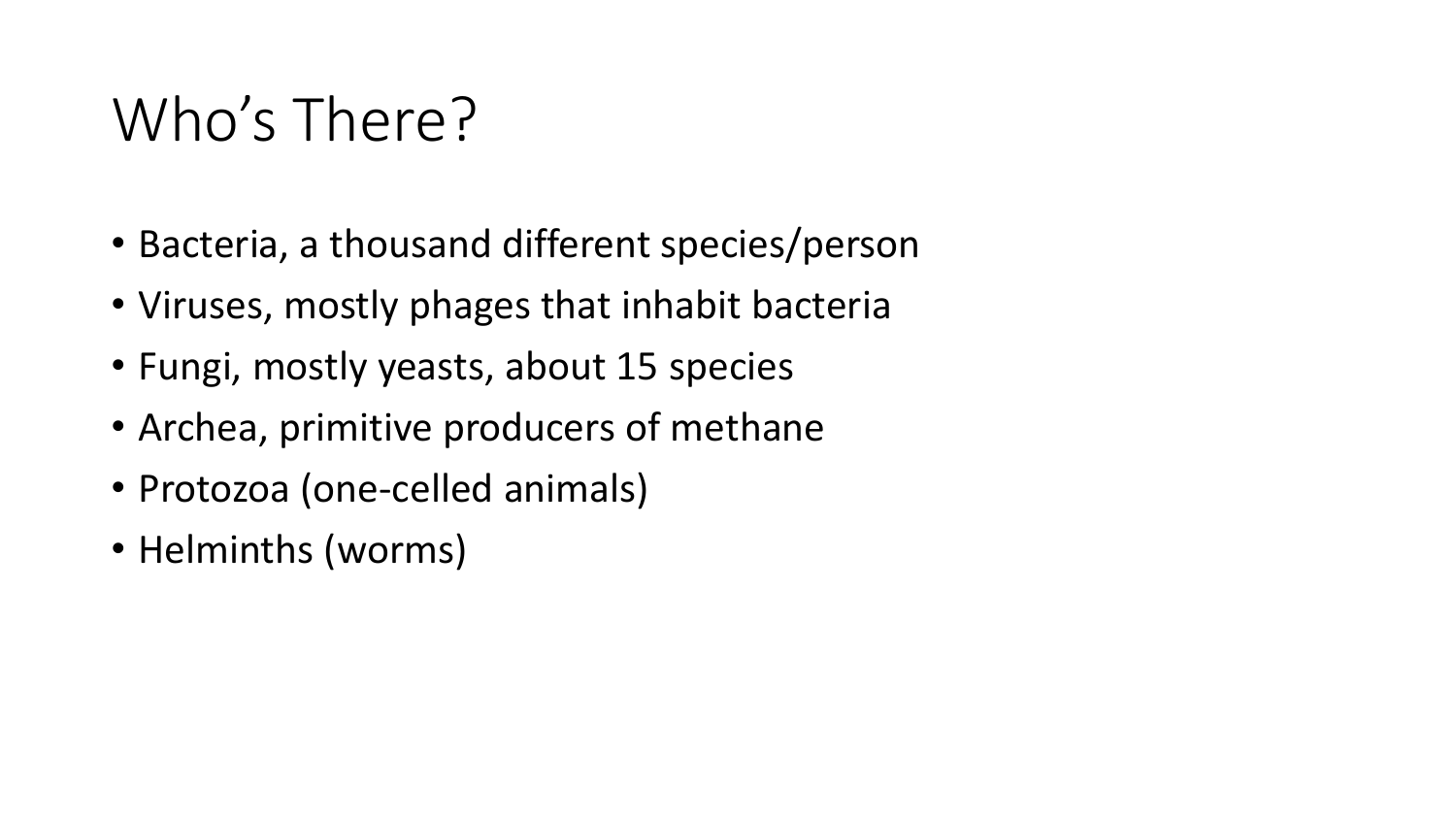Taxonomy: the organization of taxa, now confirmed by DNA sequencing

- Kingdom
- Phylum
- Class
- Order
- Family
- Genus
- Species
- Strain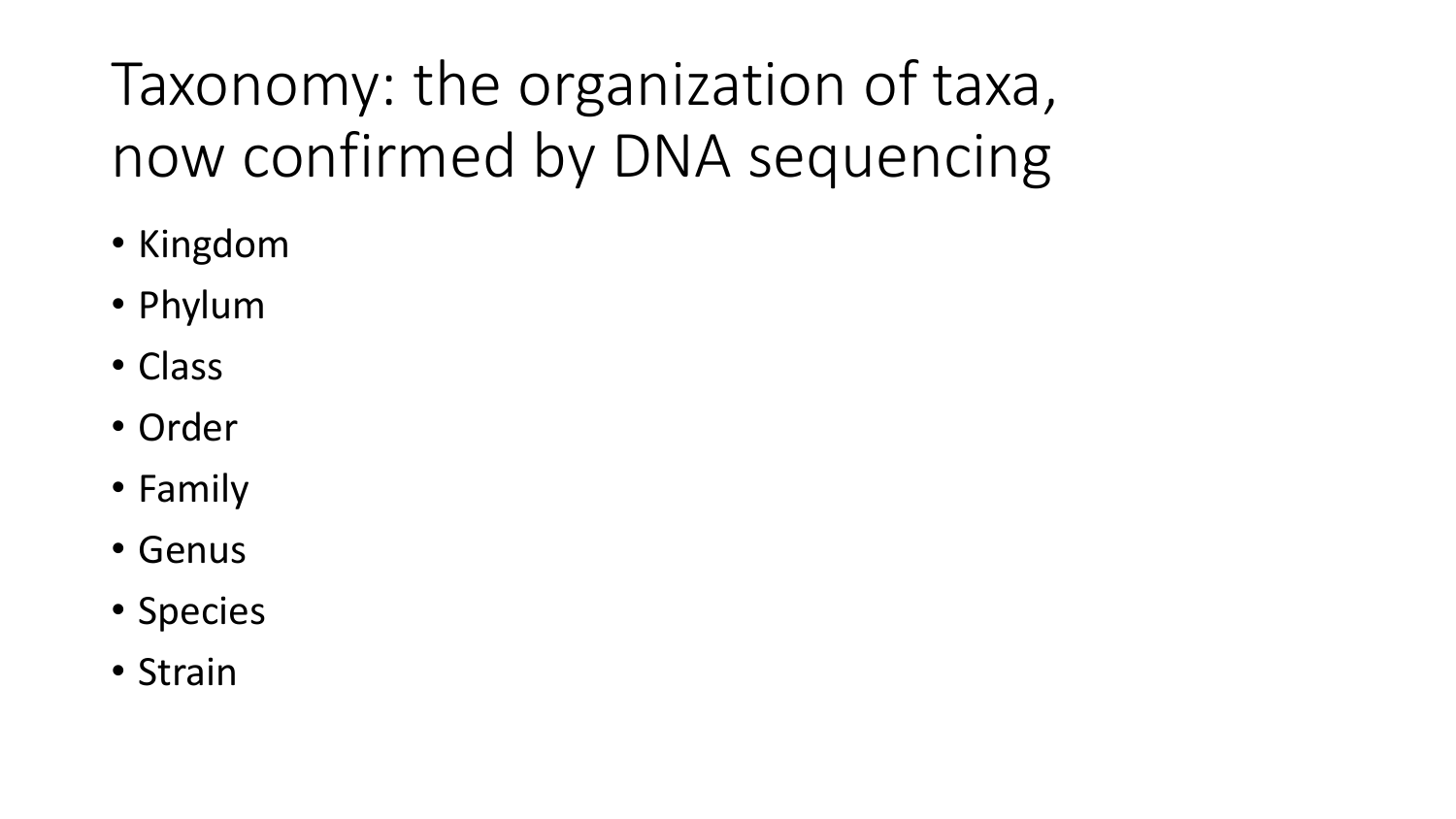# Complexity and Diversity of the Microbiome

- Bacteria and Archea (which look alike) have separate kingdoms
- Lactobacilli and Bifidobacteria, similar probiotics, are in separate phyla
	- Humans and eels are in the same phylum
- Different strains of the same species may have divergent, even opposite, effects
	- *Bacteroides fragilis* strains may prevent autism or promote colon cancer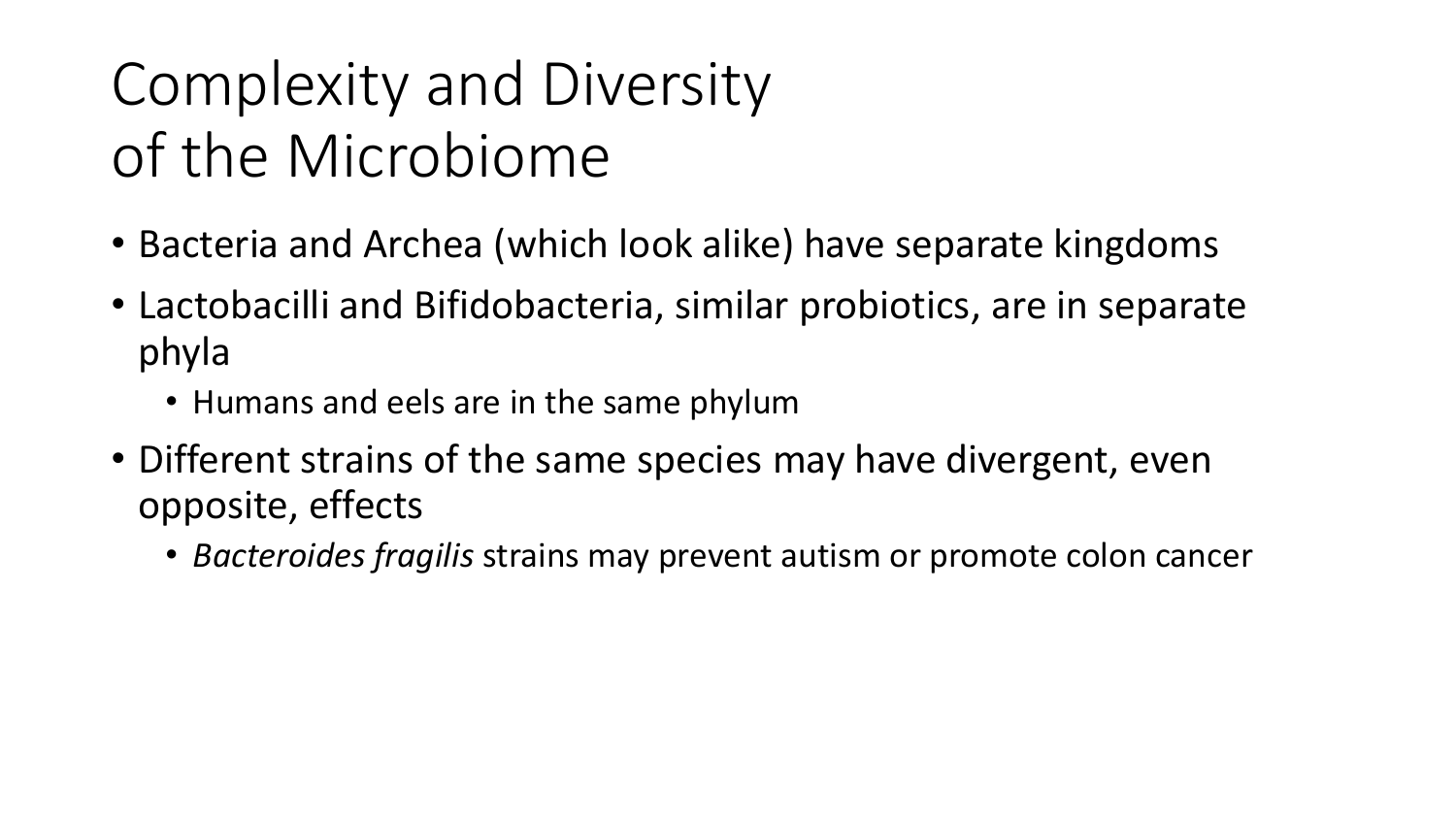# Diversity and Balance Create a Healthy Ecosystem

- Health is usually associated with a greater variety of taxa at all levels
- Health is usually associated with a greater evenness in the richness of different taxa
- Groups of unrelated taxa support one another by creating interdependent feeding networks called syntrophic clusters
- The microbiome consists of complex, dynamic microbial communities
- Bacteriophages increase complexity by altering the functions and the lifespans of the bacteria they infect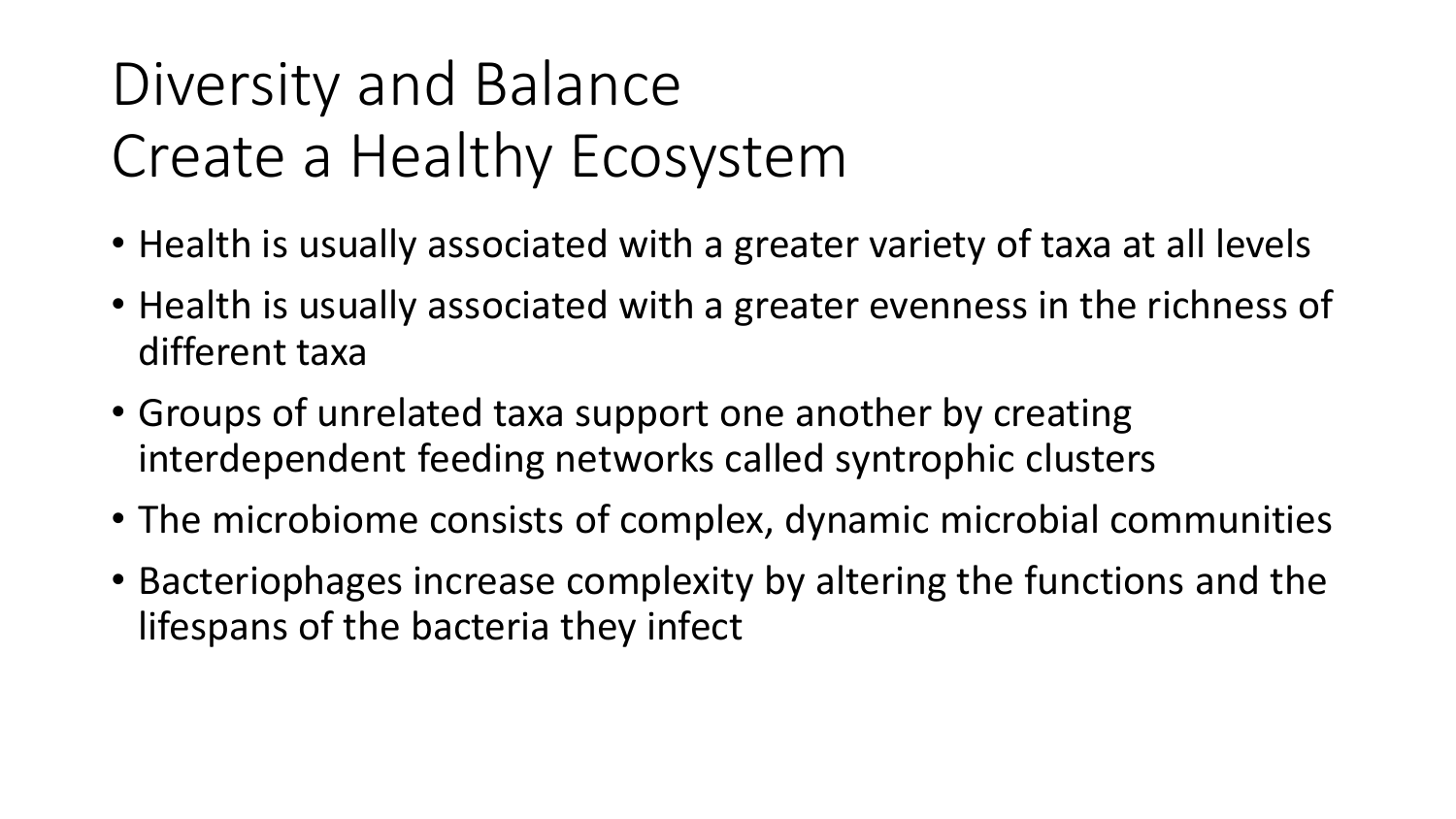# Keystone species

Major taxa that support other species to hold it all together

Examples:

*Faecalibacterium prausnitzii*, a major producer of butyrate, which supports growth of Bifidobacteria

*Akkermansia muciniphila*, which feeds on mucus and stimulates the colonic immune system

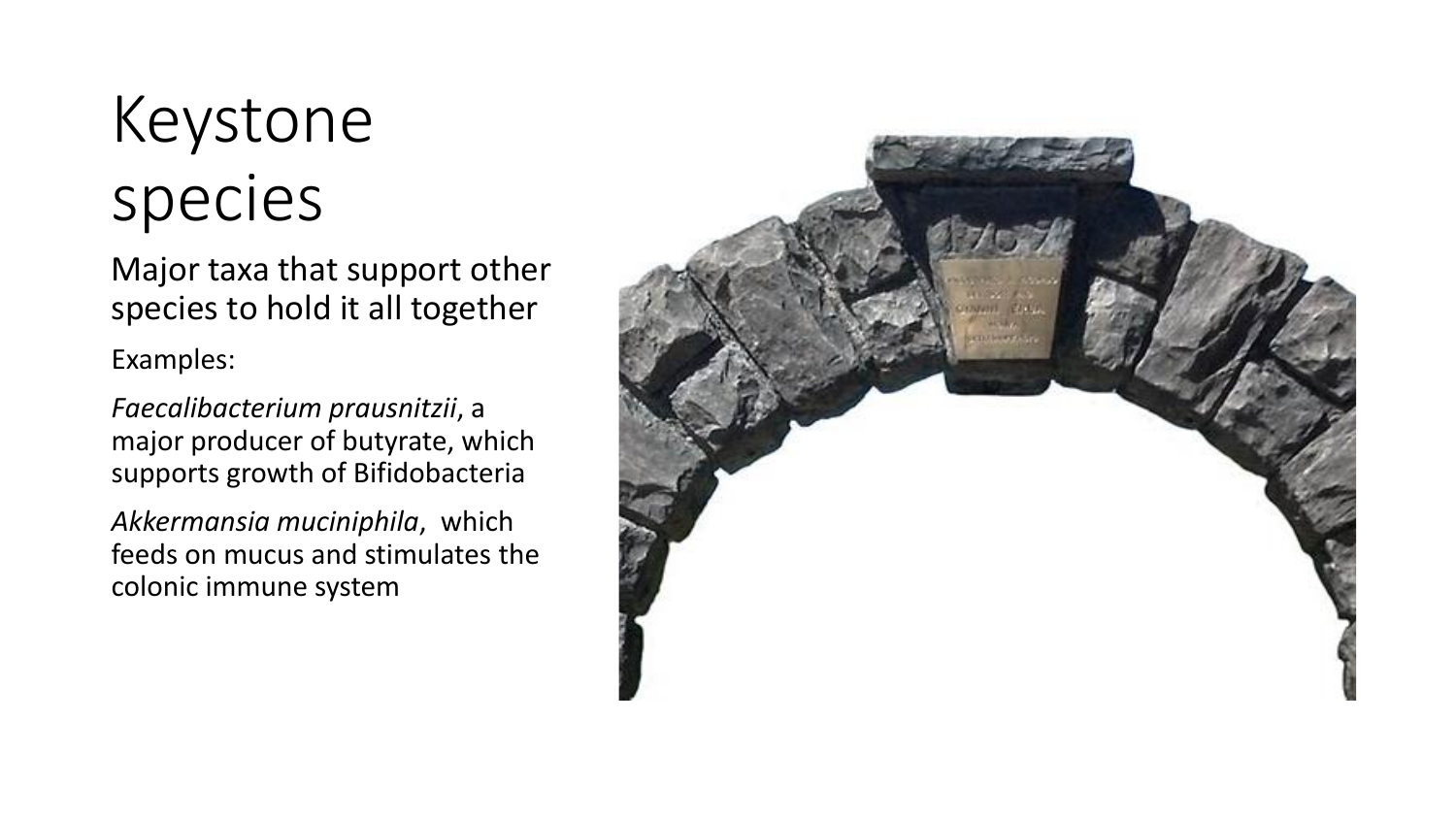### *Faecalibacterium prausnitzii*, a keystone species depleted in CFS/ME

- *F prausnitzii* is major butyrate producer that supports growth of Bifidobacterial spp
- CFS is associated with reduction in *Faecalibacterium prausnitzii* and other species frequently described as anti-inflammatory, decreased bacterial diversity, increase in pro-inflammatory *Enterobacteriaceae* (gram negative aerobes).
- Elevation of blood markers of microbial translocation: LPS, LBP, and sCD14, indicating increased intestinal permeability ("Leaky gut")

Nagy-Szakal et al. Fecal metagenomic profiles in subgroups of patients with myalgic encephalomyelitis/chronic fatigue syndrome. Microbiome. 2017

Giloteaux et al. Reduced diversity and altered composition of the gut microbiome in individuals with myalgic encephalomyelitis/chronic fatigue syndrome. Microbiome. 2016 Jun 23;4(1):30.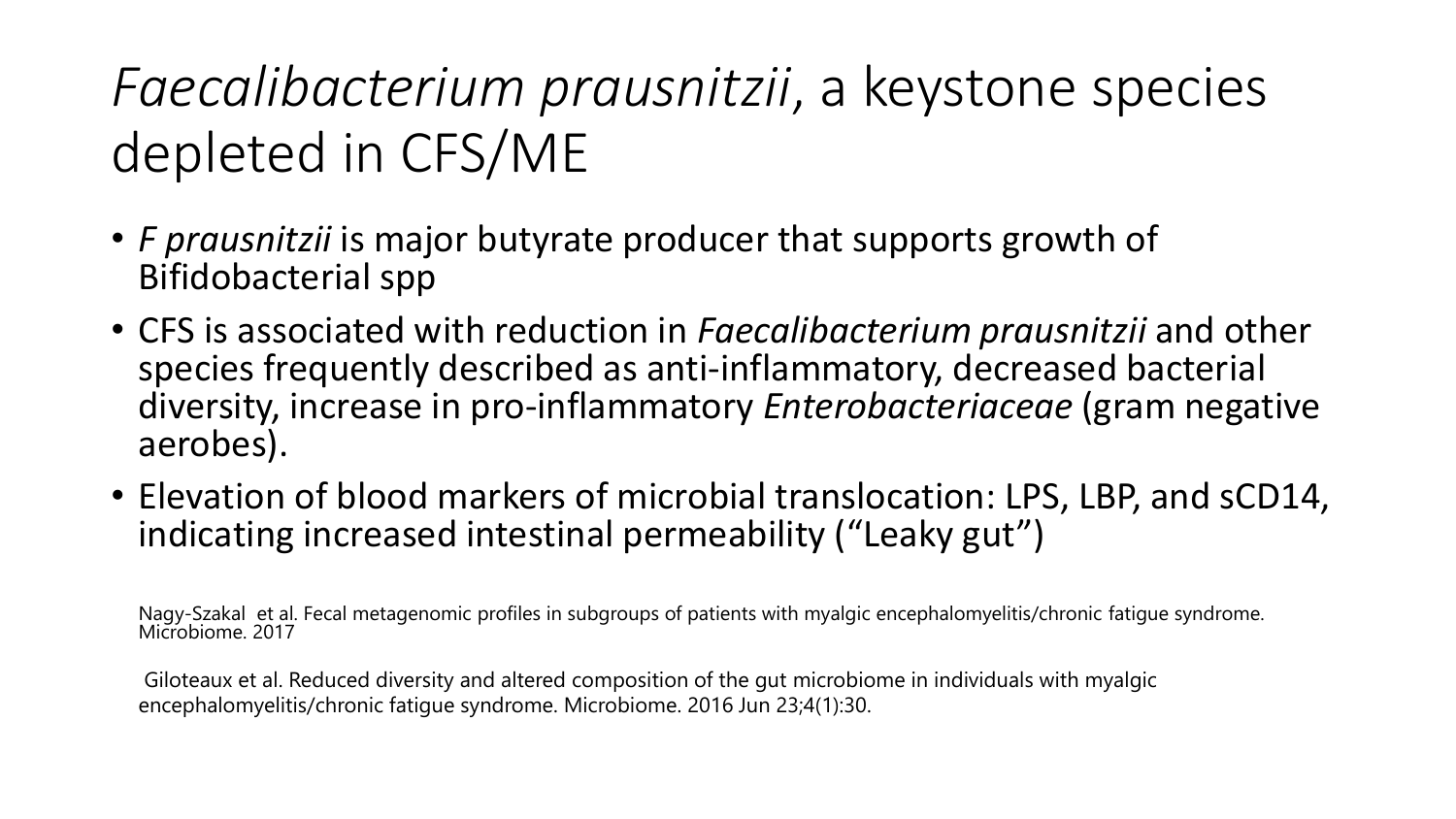# DYSBIOSIS

An imbalance or instability among the many organisms of the microbiome that alters the ecosystem, creating undesirable effects on the health of the host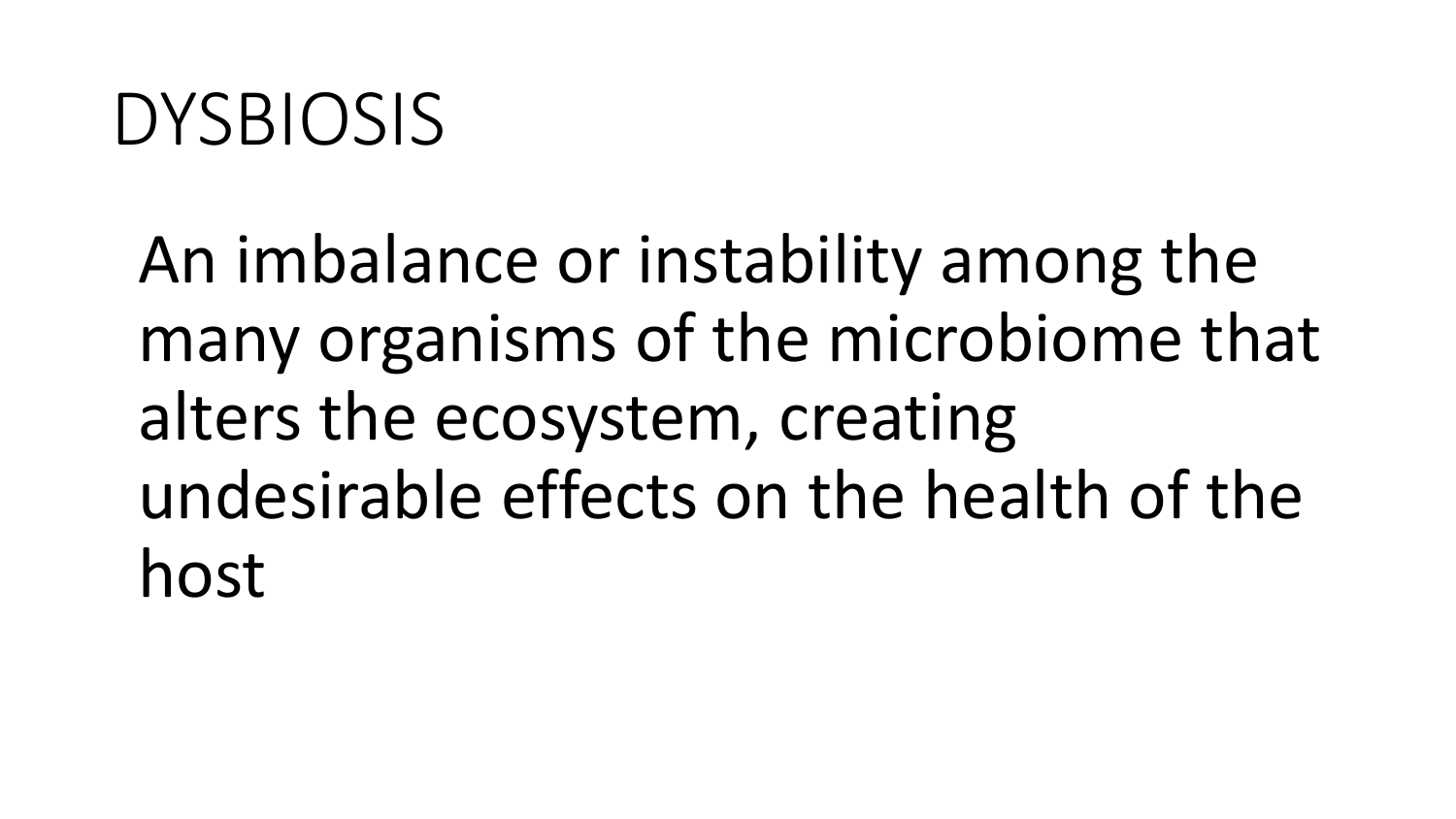# Stress Can Create Dysbiosis

- Stress hormones like adrenaline and noradrenaline selectively encourage the growth of some pathogenic bacteria like *E coli*
- Adrenalin, in addition, can make bacteria like *E coli* produce more toxins
- Toxic bacteria break down the intestinal barrier
- Barrier breakdown (leakiness) allows greater penetration of these toxins into your body
- Meditative practice and yoga can reverse this chain of events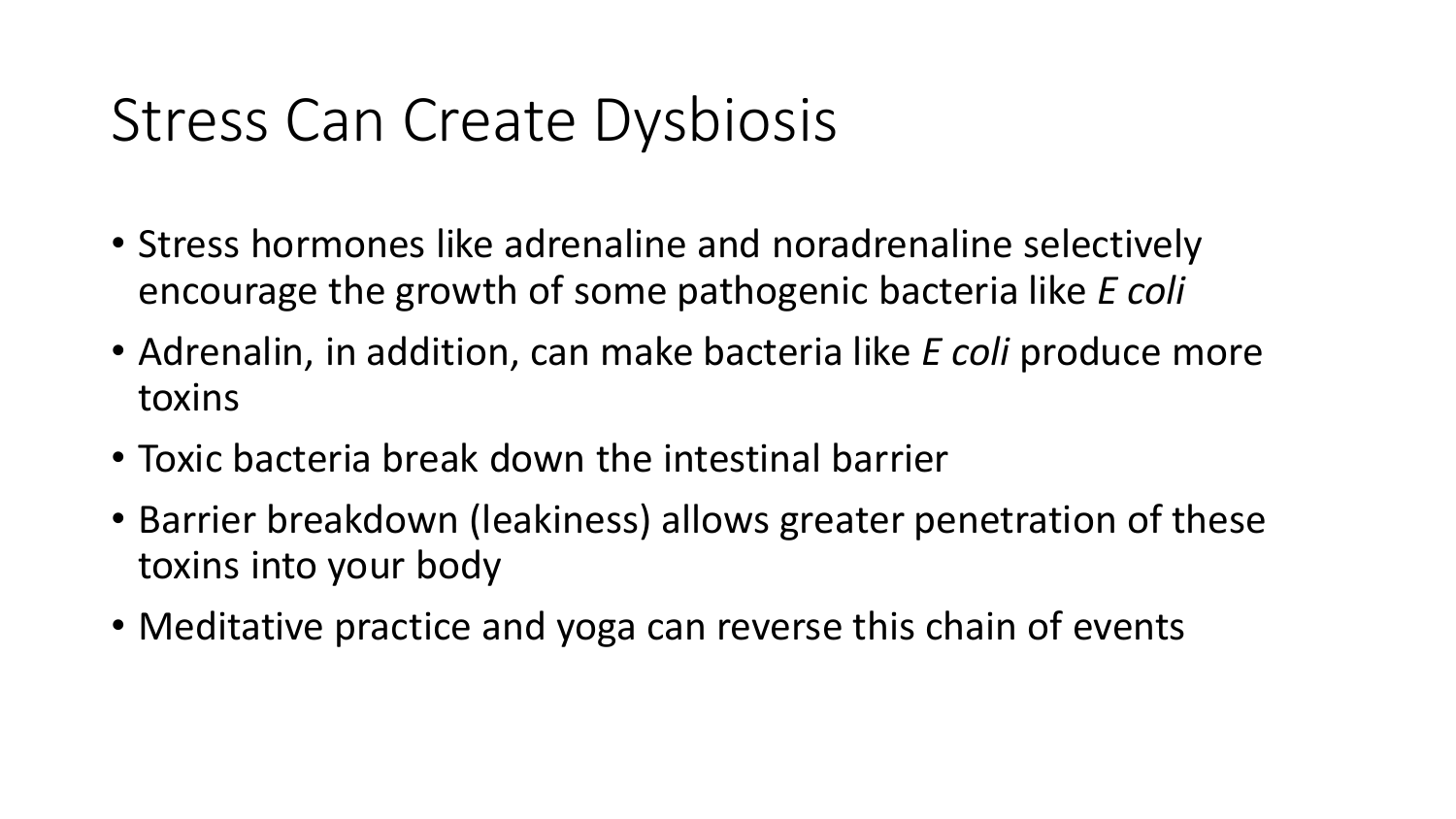# Inflammation and Dysbiosis: a Vicious Cycle

- Inflammation increases the concentration of nitrates in the inflamed tissue by increasing synthesis of nitric oxide
- A high nitrate environment changes bacterial growth patterns
- Anti-inflammatory bacteria are stunted
- Pro-inflammatory bacteria are stimulated
- Their growth creates more inflammation and maintains a high nitrate concentration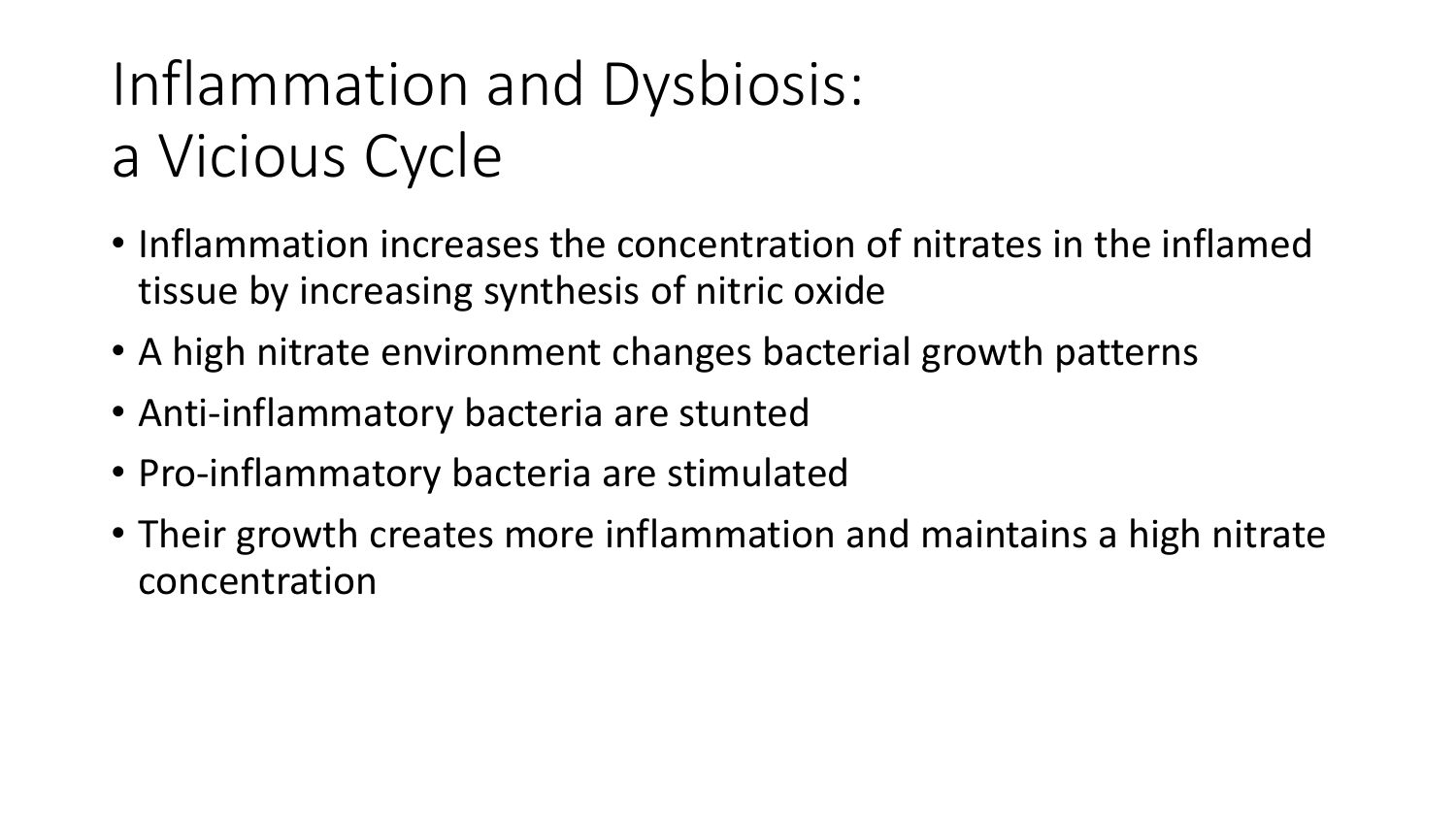### SARS-CoV-2 in the Gut Creates Dysbiosis

- SARS-CoV-2 enters cells through attachment to and destruction of the vital enzyme ACE-2
- ACE-2 in the gut acts as a chaperone for amino acid absorption
- Enteric ACE2 deficit impairs tryptophan absorption
	- depletes serotonin
	- diminishes synthesis of defensins
	- produces gut bacterial dysbiosis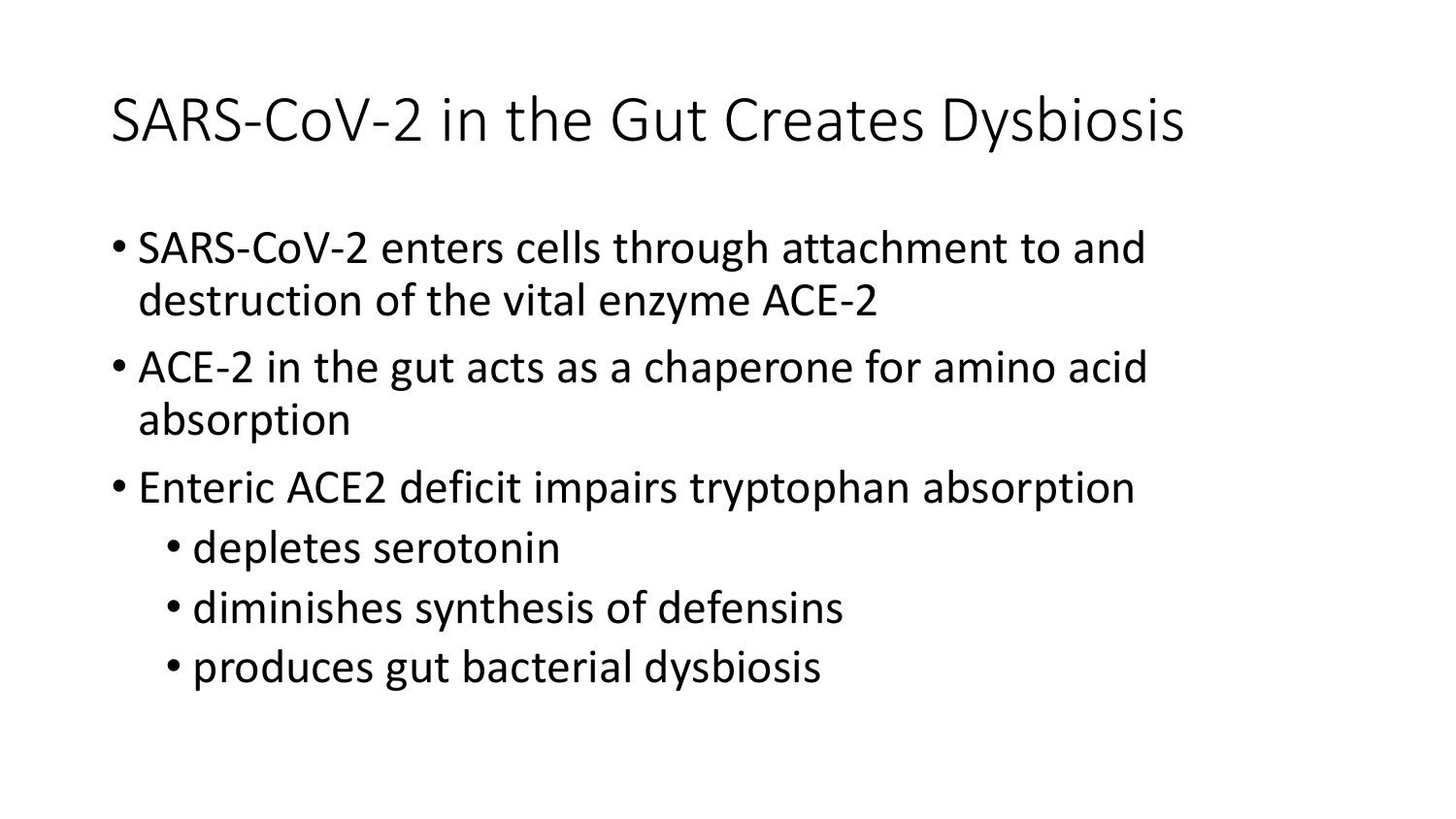### IMPACT OF COVID-19 ON THE GUT MICROBIOME PERSISTS FOR MANY MONTHS

- **Decreased bacterial diversity, increased pro-inflammatory species.** Gu et al. Alterations of the Gut Microbiota in Patients with COVID-19 or H1N1 Influenza. Clin Infect Dis. 2020
- **Increased fungal richness**: *C. albicans, C. auris, Aspergillus flavus*. Zuo, et al. Alterations in Fecal Fungal Microbiome of Patients With COVID-19 During Time of Hospitalization until Discharge. *Gastroenterology*. 2020
- *Enterococcus faecalis***, potent inducer of gamma-interferon, associated with increased mortality**. Ward etal. Intestinal and oral Microbiomes Are Robest Predictors of COVID-19 Severity, the Main predictor of COVID-19-Related Fatality. MedRxIV 2020
- **Keystone depleted species:** *Faecalibacterium prausnitzii*, Zuo et al, Alterations in Gut Microbiota of Patients With COVID-19 During Time of Hospitalization, Gastroenterology (2020). Yeoh et al. Gut microbiota composition reflects disease severity and dysfunctional immune responses in patients with COVID-19. Gut 2021.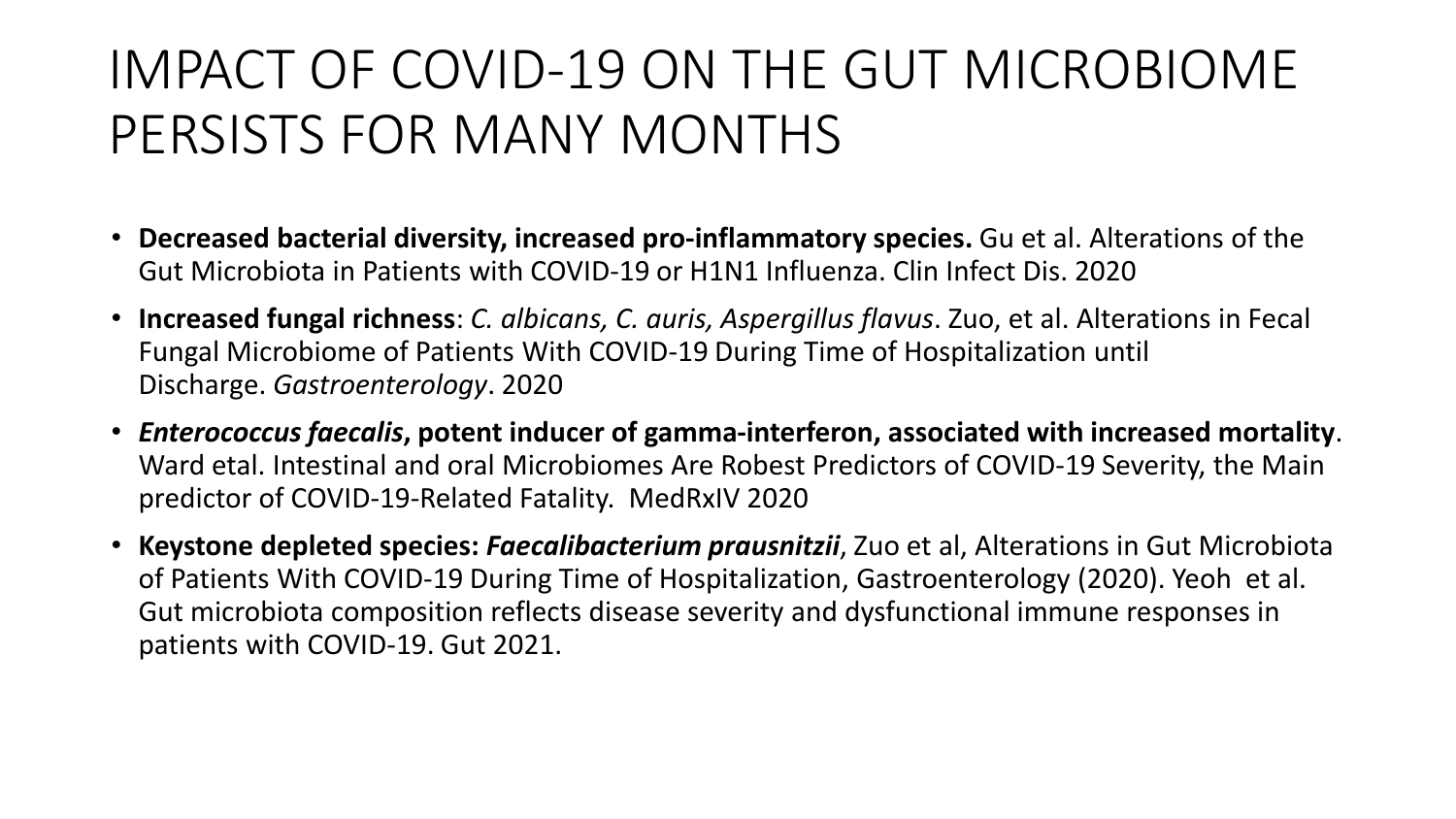Gut Microbiome at Disease Onset Predicts Development of PASC

- Gut microbiome of patients with PASC were characterized by lower levels of *Faecalibacterium prausnitzii and* higher levels of *Ruminococcus gnavus*, *Bacteroides vulgatus*.
- Butyrate-producing bacteria, especially *Faecalibacterium prausnitzii* and *Bifidobacterium pseudocatenulatum* showed the largest inverse correlations with PASC at 6 months.

Liu et al, Gut microbiota dynamics in a prospective cohort of patients with post-acute COVID-19 syndrome, *Gut* (2022). DOI: [DOI: 10.1136/gutjnl-2021-325989](http://dx.doi.org/10.1136/gutjnl-2021-325989)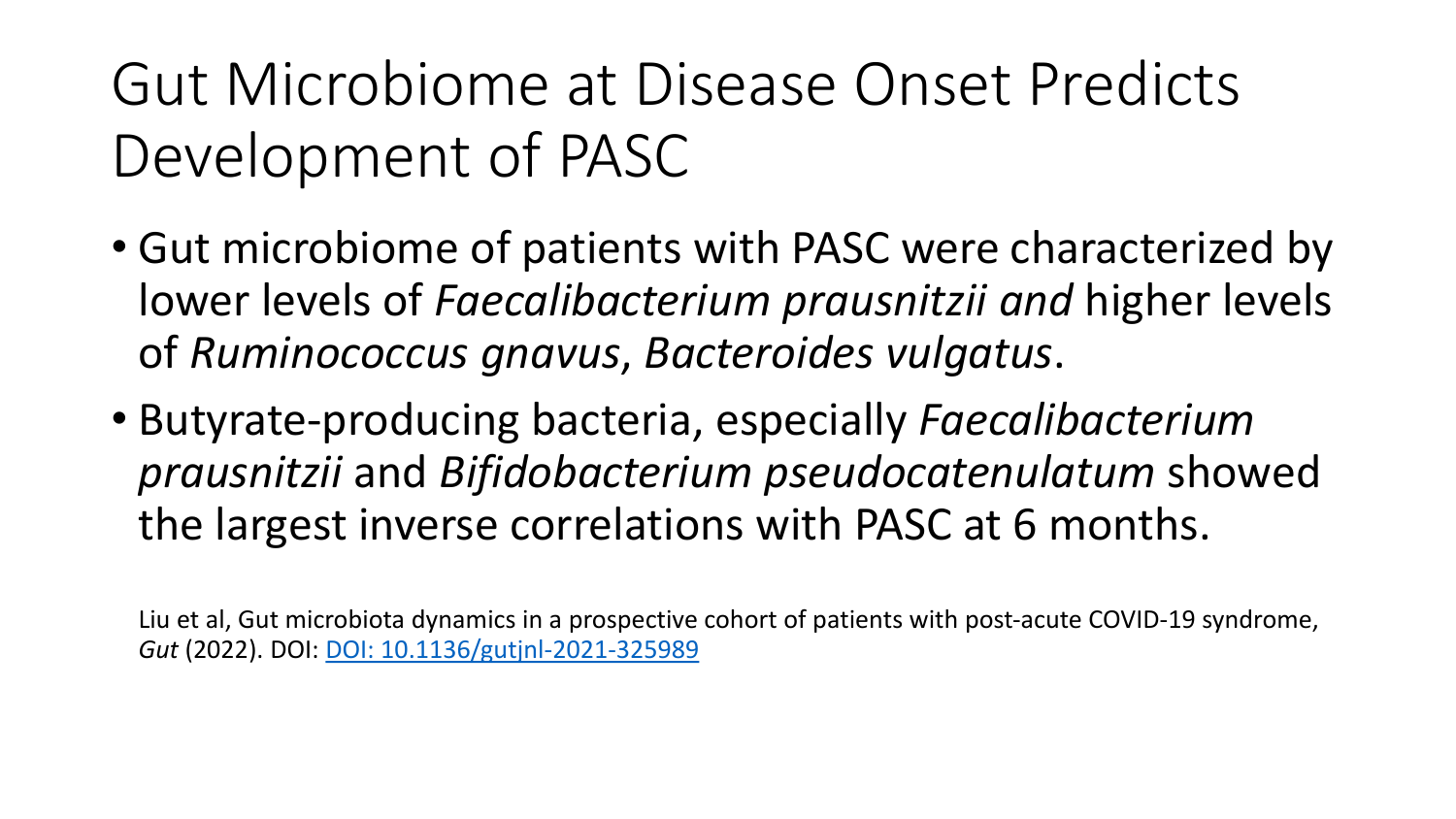#### DOES PERSISTING VIRAL INFECTION CONTRIBUTE TO PASC?

- Stool may contain SARS-CoV-2 for months after respiratory samples become negative
- Persisting viral RNA has been reported in multiple tissues at autopsy or surgery, weeks or months after disease onset
- Some patients experience marked improvement of PASC after vaccination, antiviral drugs and/or monoclonal antibody therapy. These are individual case reports
- Patients with NeuroPASC have impaired function of T-effector memory lymphocytes, an immune deficit seen with persistent antigenic stimulation

Visvabharathy etal. Neuro-COVID long-haulers exhibit broad dysfunction in T cell memory generation and responses to vaccination. medRxiv [Preprint]. 2021 Oct 29:2021.08.08.21261763.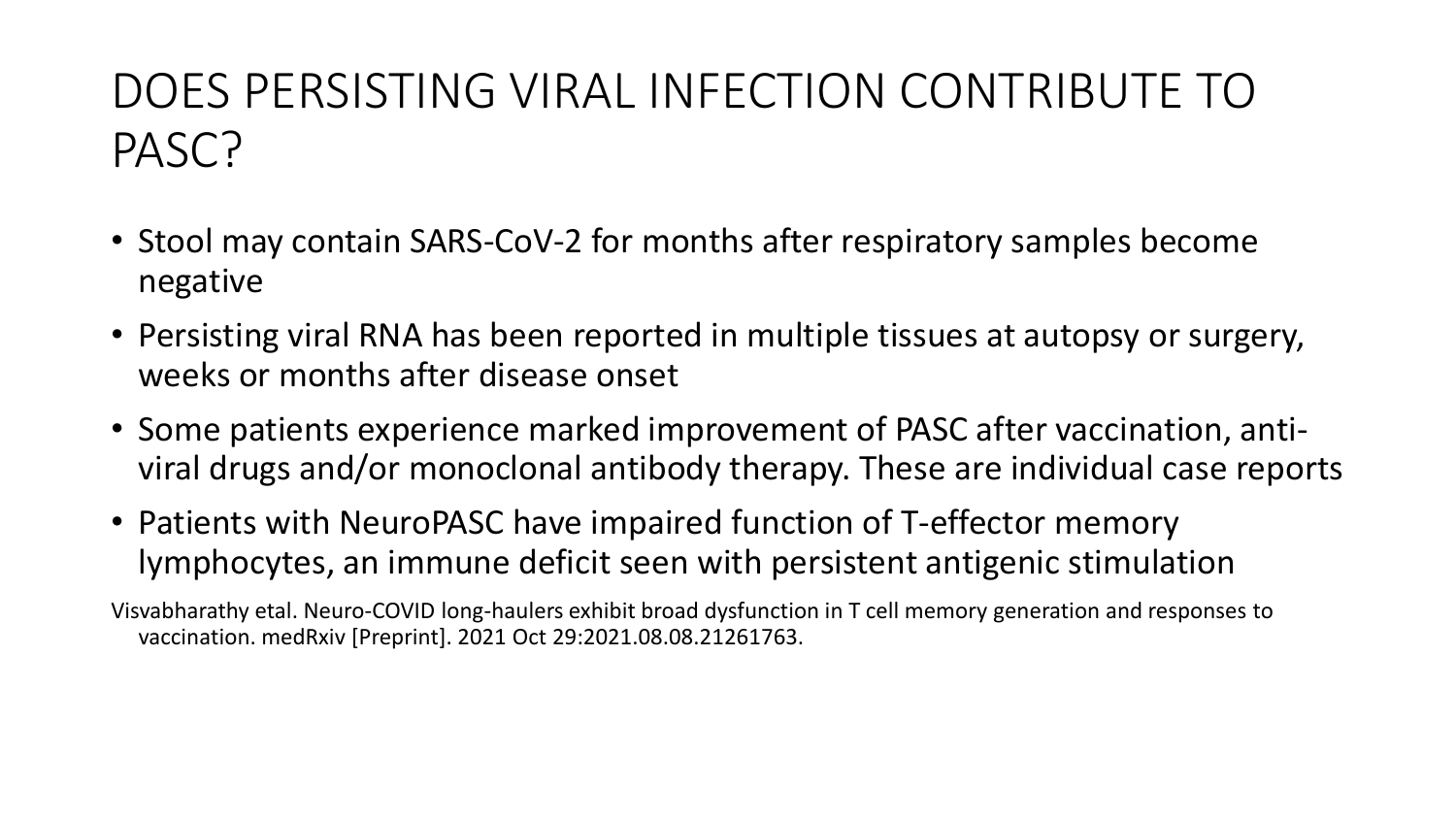#### A Program for Reversing PASC-associated Dysbiosis: Increase Butyrate and F. prausnitzii

- A high fiber, polyphenol-rich diet increases growth of *F. prausnitzii*
- Adherence to a Mediterranean diet elevates fecal levels of *F prausnitzii*. Gutiérrez-Díaz et al. J Agric Food Chem. 2017 Jan 25;65(3):586-595.
- Prebiotic oligosaccharides (FOS, GOS) increase *F. prausnitzii*, hippocampal BDNF in rats. [Maqsood](https://pubmed-ncbi-nlm-nih-gov.proxy.library.stonybrook.edu/?sort=date&term=Maqsood+R&cauthor_id=27553784) , Stone The Gut-Brain Axis, BDNF, NMDA and CNS Disorders op cit.
- Resveratrol inhibits *Enterococcus faecalis,* alters gut/lung microbiome to limit superantigen-induced respiratory inflammation. Chan MM. Antimicrobial effect of resveratrol on dermatophytes and bacterial pathogens of the skin. Biochem Pharmacol. 2002. Hu et al. The Bidirectional Interactions between Resveratrol and Gut Microbiota: An Insight into Oxidative Stress and Inflammatory Bowel Disease Therapy. Biomed Res Int. 2019 . Alghetaa et al. Resveratrol-mediated attenuation of superantigen-driven acute respiratory distress syndrome is mediated by microbiota in the lungs and gut. Pharmacol Res. 2021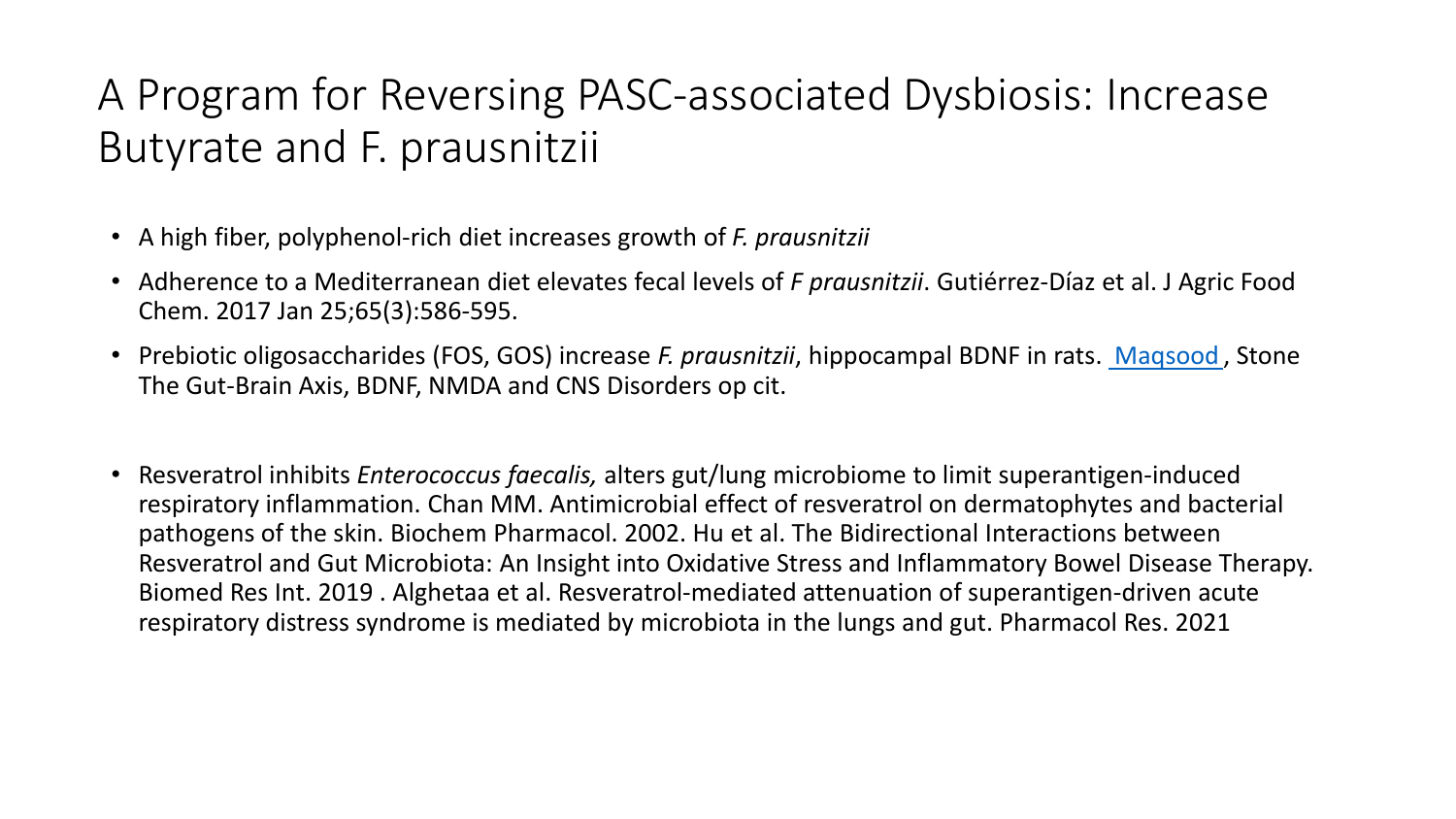#### REVERSING GUT BACTERIAL DYSBIOSIS IN PASC

- RCTs:*Bifidobacterium longum* BB536 and *Bacillus coagulans GBI30* increase *F. prausnitzii,* subdue inflammation. Odamaki et al. Influence of Bifidobacterium longum BB536 intake on faecal microbiota in individuals with Japanese cedar pollinosis during the pollen season. J Med Microbiol. 2007. Lau et al. . Bifidobacterium longum BB536 alleviated upper respiratory illnesses and modulated gut microbiota profiles in Malaysian pre-school children. Benef Microbes. 2018. Nyangale et al. Bacillus coagulans GBI-30, 6086 Modulates Faecalibacterium prausnitzii in Older Men and Women. J Nutr. 2015. Nyangale et al. . Effect of prebiotics on the fecal microbiota of elderly volunteers after dietary supplementation of Bacillus coagulans GBI-30, 6086. Anaerobe. 2014
- **Prebiotic oligosaccharides (FOS, GOS) increase** *F. prausnitzii***, hippocampal BDNF in rats. [Maqsood](https://pubmed-ncbi-nlm-nih-gov.proxy.library.stonybrook.edu/?sort=date&term=Maqsood+R&cauthor_id=27553784), Stone The** Gut-Brain Axis, BDNF, NMDA and CNS Disorders op cit.
- *Bacillus subtilis B-7092* (Tundrex/Vetom/Subalin) secretes a-IFN, which is virucidal for SARS-CoV-

2. Kumari et al. Type I interferon susceptibility distinguishes SARS-CoV-2 from SARS-CoV. bioRxiv <sup>2020</sup>

• Resveratrol inhibits *Enterococcus faecalis,* alters gut/lung microbiome to limit superantigeninduced respiratory inflammation. Chan MM. Antimicrobial effect of resveratrol on dermatophytes and bacterial pathogens of the skin. Biochem Pharmacol. 2002. Hu et al. The Bidirectional Interactions between Resveratrol and Gut Microbiota: An Insight into Oxidative Stress and Inflammatory Bowel Disease Therapy. Biomed Res Int. 2019 . Alghetaa et al. Resveratrol-mediated attenuation of superantigen-driven acute respiratory distress syndrome is mediated by microbiota in the lungs and gut. Pharmacol Res. 2021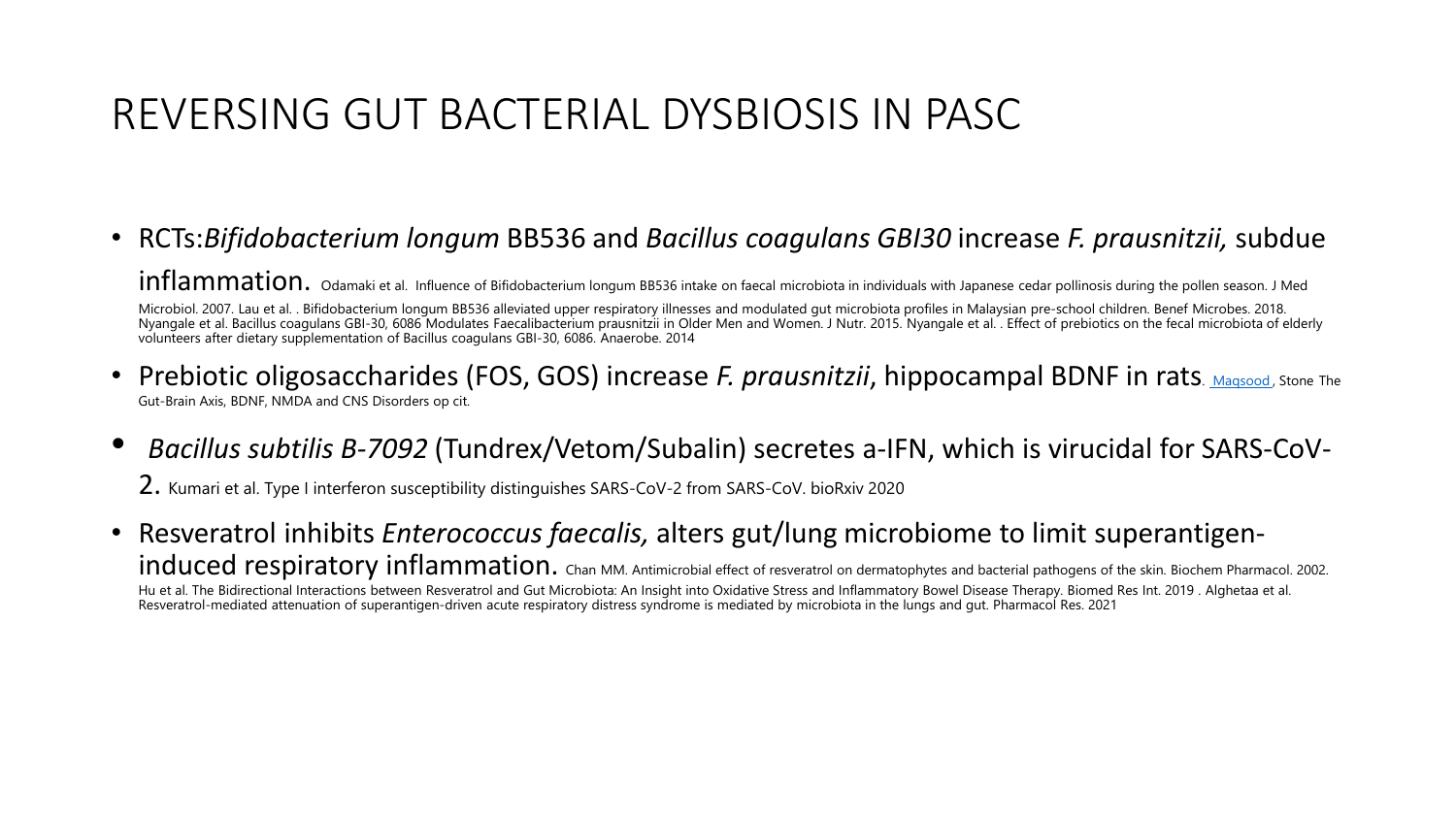### The Gut Microbiome and Cytotoxic T-Lymphocytes (CTLs)

- CTLs play important roles in recovery from viral infection
- CTLs are critical for vaccine-induced protection against Covid-19
- Lactobacillus consumption through yogurt, fermented foods, or as a supplement increases number and activity of CTLs. Meyer et al Ann Nutr Metab. 2006;50(3):282- 9. Ashraf & Shah Crit Rev Food Sci Nutr. 2014;54(7):938-56.
- *Lactobacillus plantarum* reduced infection after major abdominal surgery by 70%
	- Rayes Z Gastroenterol. 2002 Oct;40(10):869-76.
- *Lactobacillus plantarum* improved gut barrier function, decreased growth of gut pathogens and improved clinical outcomes of patients with pancreatitis
	- Qin et al Eur J Clin Nutr. 2008 Jul;62(7):923-30..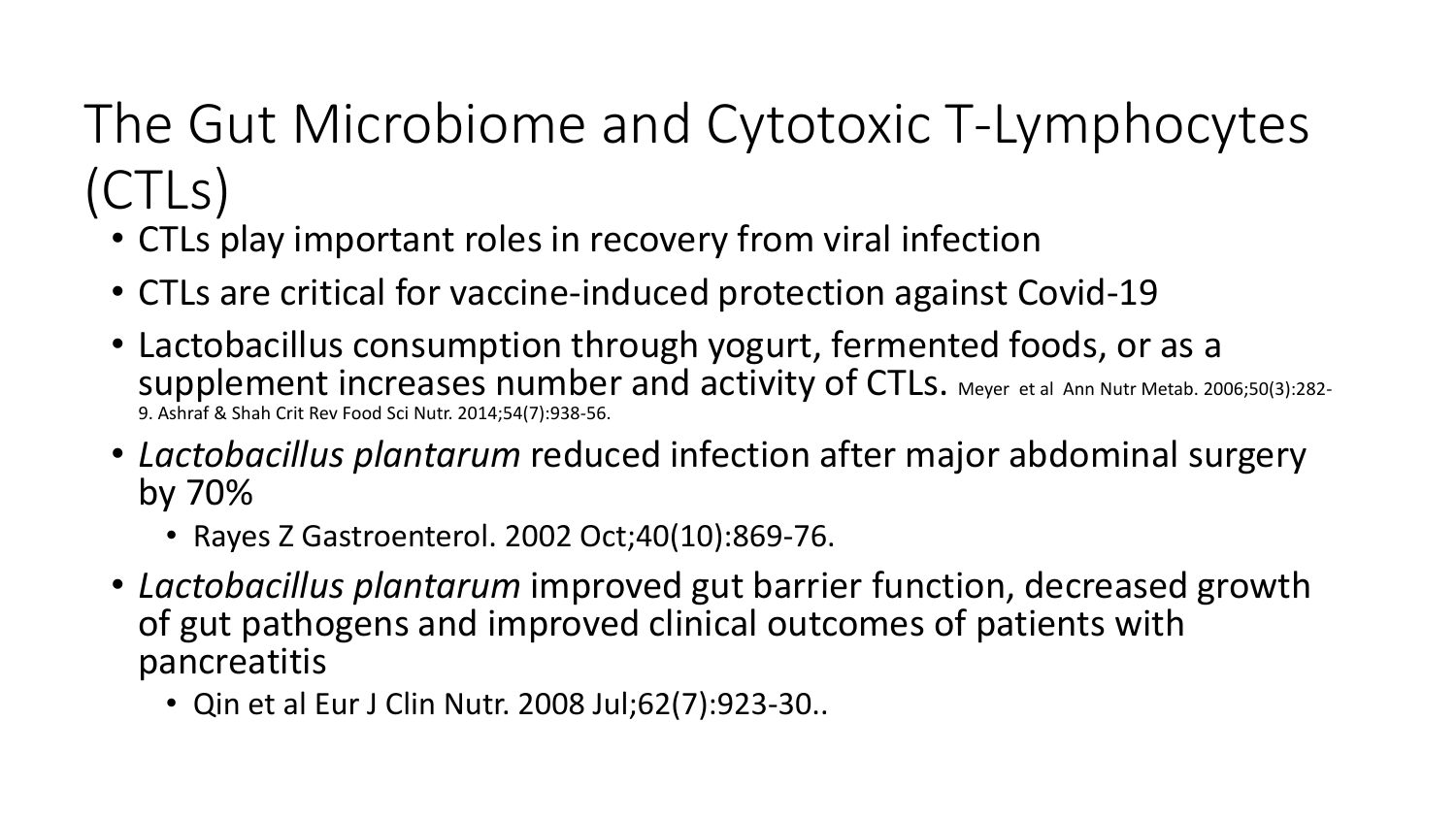# Enhancement of T-effector memory cells (TEMs), a type of CTL

- Important for prolonged immune memory following viral infection and immunization
- TEMs thrive on fatty acid oxidation, availability of butyrate and presence of *Lactobacilli*
- Diet: high fiber, adequate fat, low sugar, fermented food daily (yogurt, sauerkraut, kimchi)
- L-carnitine 500-1000 mg bid
- Black raspberry concentrate 1 tablespoon daily
- *Lactobacillus plantarum*